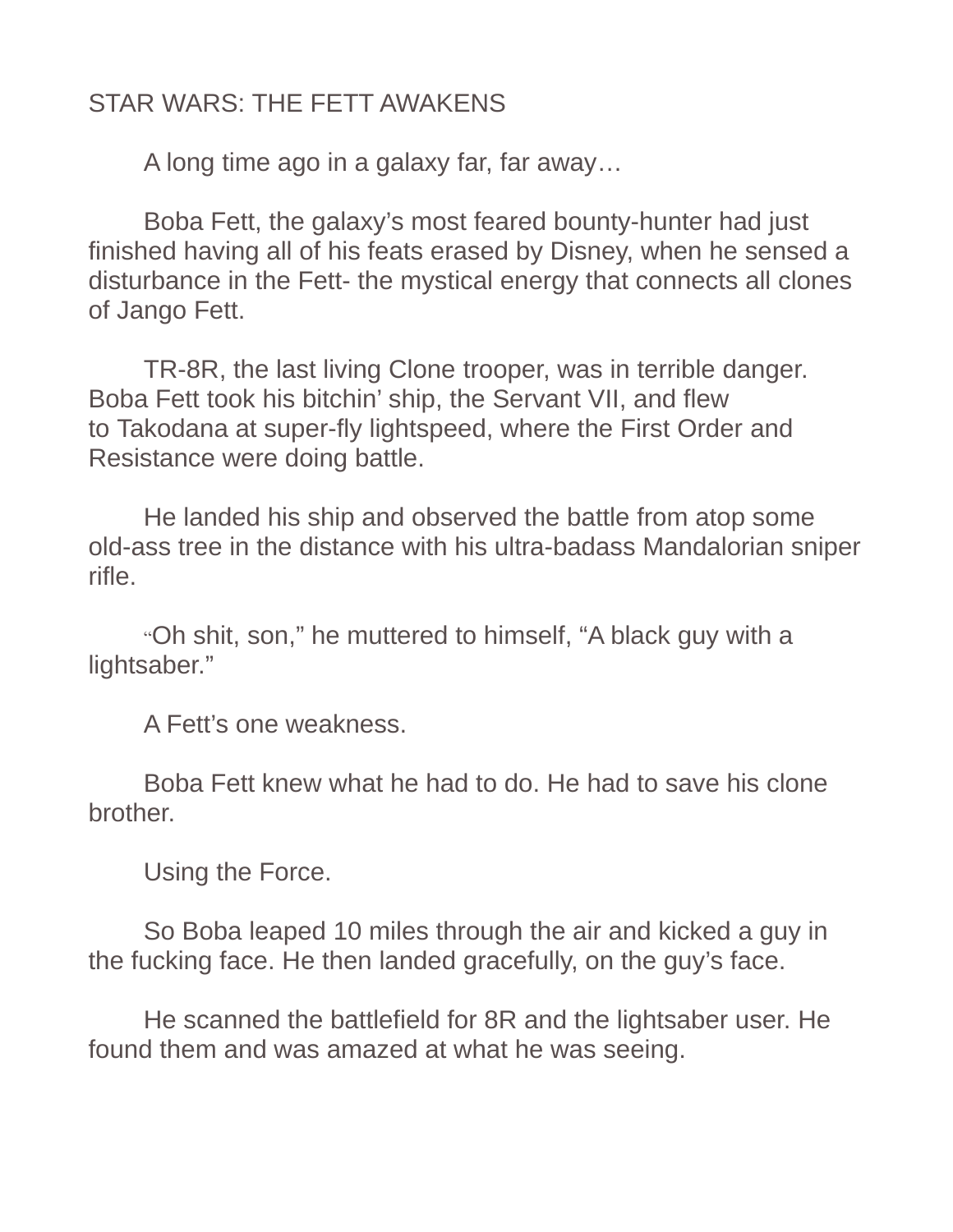The trooper was beating the guy's ass with a riot stick. Holy crap, what a joke.

But then Han Solo, that son of a bitch. He always has to stick his dick into everything. He blasted 8R with that stupid yodeling dog's crossbow.

The smugglers grabbed the saberguy and took off. Fett rushed to 8R's aid. He was bleeding out.

"Stay with me, bro," said Fett.

"Hnnnnrghh- the traitor-"

"Don't worry about him now. I'm getting you out of here."

"Boba Fett? I- I thought you were dead," questioned the dying Stormtrooper.

"No," explained Boba Fett.

He removed 8R's helmet and gave him a Senzu bean. TR-8R was as good as new.

"Why are you helping me?"

"Because Mace Windu is trying to kill me."

II

TR-8R rose to his feet.

"What do you mean Mace Windu is trying to kill you?" he asked Boba, "He was killed by Palps at the beginning of the Jedicide."

"Yeah, well no he wasn't at all, actually," explained Boba, annoyed that he was going to have to explain the sheer power of Mace goddamn Windu.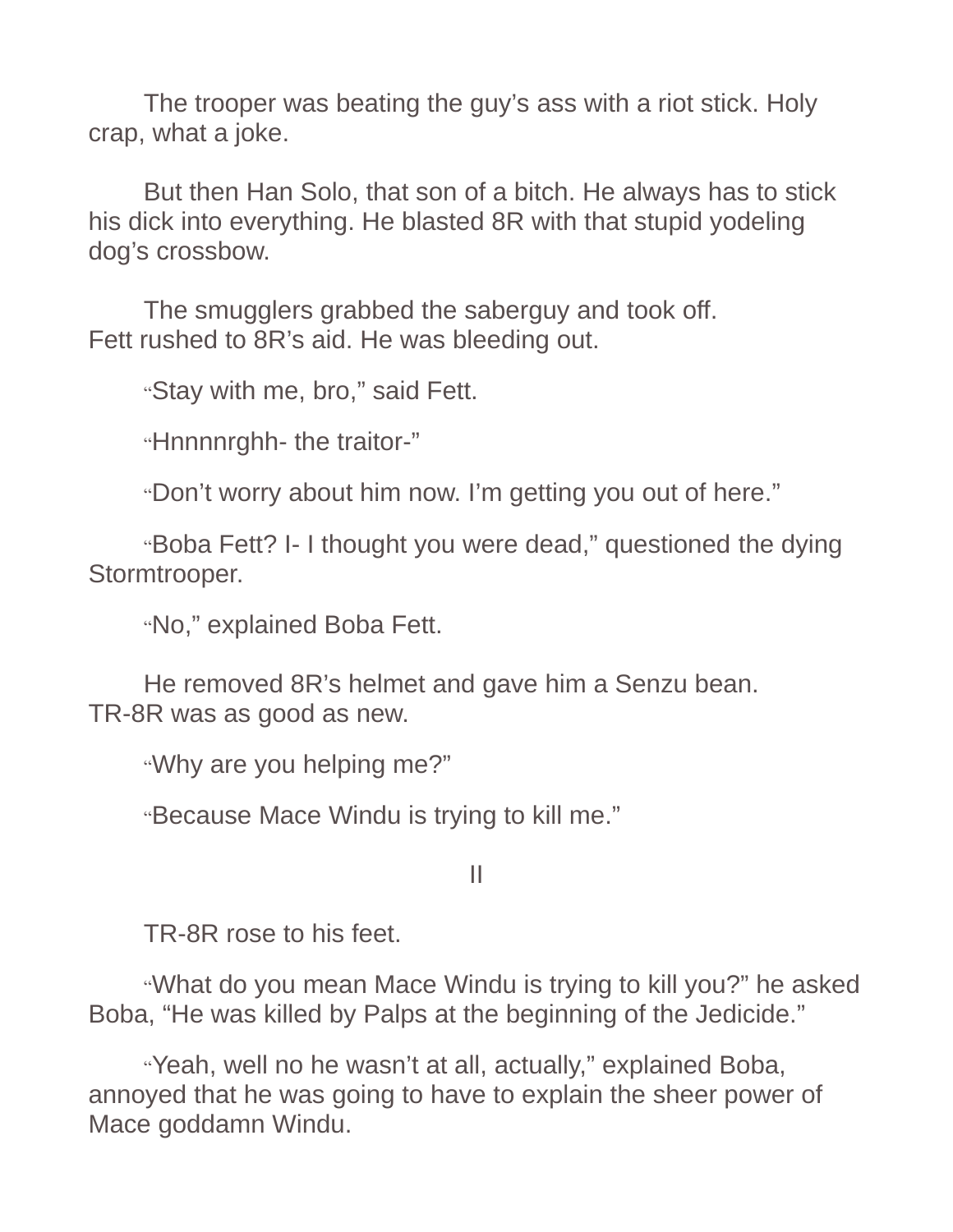"He was blasted out of a window. But he somehow used the Force to break his effin' fall. He escaped the clone troopers, and has been on the run ever since, killing anyone who comes after him."

"Wow," said TR-8R.

"Yeah, wow," mocked Boba, "He killed our father, Jango Fett during the beginning of the Clone Wars."

"Okay, whatever. I can't help you, I'm with the First Order," said TR-8R.

"No, dude, you have to come with me so I can teach you how to be a bounty hunter."

"I'm not going to do that at all."

"TR-8R! Report!" shouted Captain Phasma.

"She sounds hot," said Boba.

"Surprise, mothafucka!" yelled Mace Windu, and he cut off Boba's head.

"Jesus Christ!" cried TR, and he and Phasma fired at Windu with their blasters.

"Adios, mothafuckas," said Windu, and he Force Jumped into the forest and escaped on Boba's ship.

"Wow," said Kylo Ren.

"Sir, Mace Windu is still alive!" reported Phasma.

"Thanks, I saw. He's become more powerful than any of us can ever imagine. We have to report this to Supreme Leader Snoke. Bring Boba Fett's head, and let's GTFO. I've got to go capture some hot girl though so I'll see you guys later."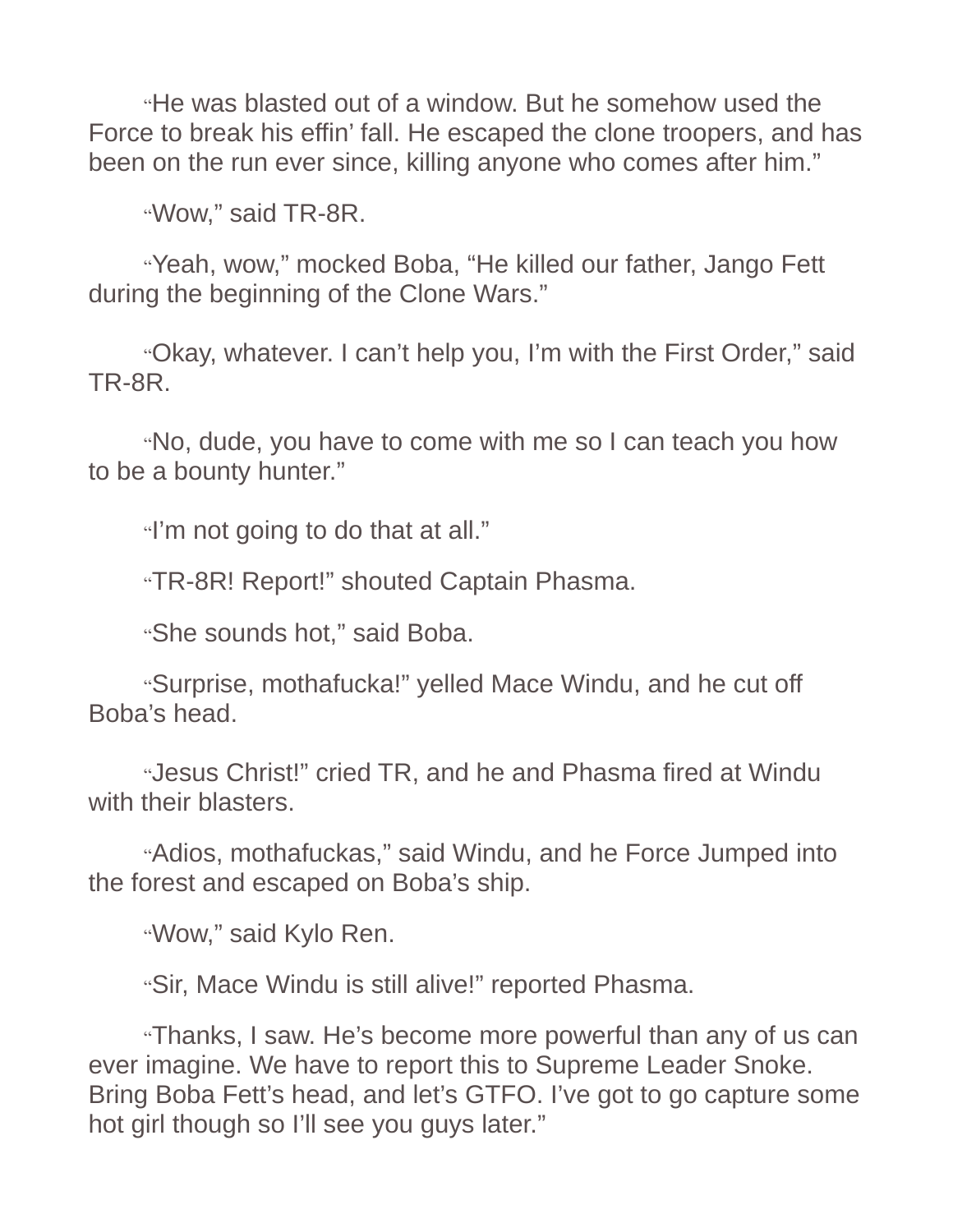"Okay," said Phasma, turning to TR.

"Pick up Fett's head, and get to the ship, TR-8R. I'll see you at the debriefing."

"Ma'am, what do they want with his head?" asked TR.

"Probably some sick Sith shit, who the hell knows. I'll see you at base."

Phasma turned and strutted away. Holy shit, she's hot. I'd do her with her full armor on. God damn. -thought TR-8R to himself.

He picked up Boba Fett's head, and headed back to his ship with the rest of his division.

III

8R picked up the head of the fallen Fett and returned to the secret First Order base, LV-420, located on Planet Dankuur.

Little did he know, that Mace effin Windu was hot on his trail.

"Supreme Leader Snoke, we have Boba Fett's head," said General Hux.

"Good, gooooooood," said Snoke, "We can rebuild him, make him stronger. Place him into the Gundam nowwwww."

"Give me the head, 8R," commanded Hux.

8R did as he was told, because he was loyal as hell.

Hux placed Boba's head into the Gundam's core and it sprang to life. Wowwwwwwwwwww.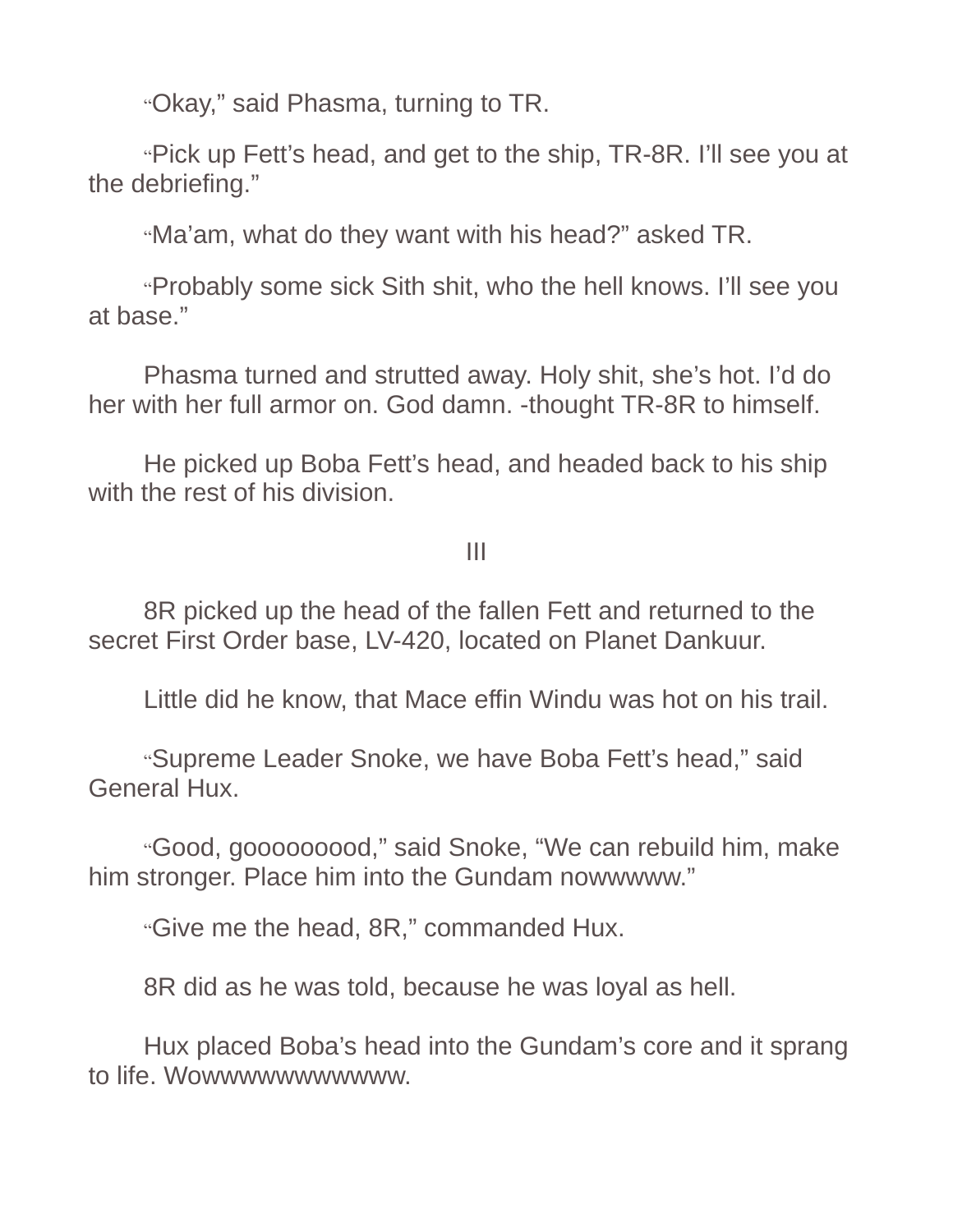"Well, this is cool," said Gundam Fett.

"You now have an obligation to the Order, which has breathed new life into you, bounty hunter," said Supreme Leader Snoke, stupidly.

"Yeah, sorry nerds, I bow to no-one," said Boba Fett, and then he flew through the ceiling.

"That was a cluster fuck," said General Hux.

"Yes, it was a cluster fuck," agreed Snoke, "The Force Gundam was our most powerful weapon. Without it, the Order cannot hope to prevail. Mace Windu will destroy you all."

"TR-8R!" said Captain Phasma, "You have a connection with Boba Fett. Can you convince him to fight by our side?"

"Probably not, the guy's kind of a wildcard. But I'll try anything for the Order, ma'am!" and he saluted like a good little pawn.

"Good, goooooooooooood," said Snoke, but then he suddenly looked spooked.

"Mace Windu is here…"

The cries of stormtroopers getting the shit beaten out of them all across the base could be heard.

"We can take him!" exclaimed TR-8R.

"No," replied Snoke, "He has become unstoppable. None can defeat him but me. And I cannot be bothered to leave my chair."

"Then we must abandon this base," said Captain Phasma.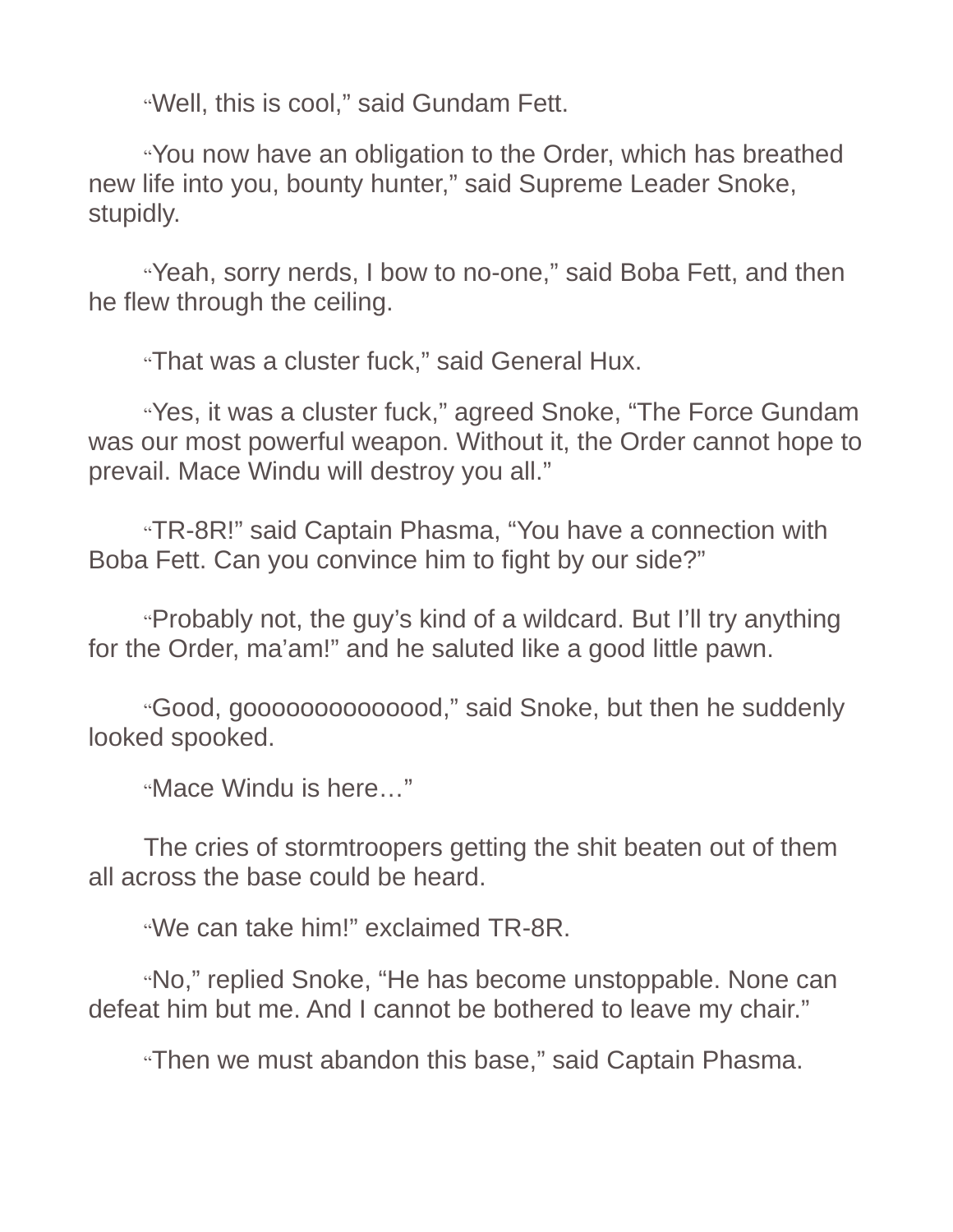"Not before doing this!" announced General Hux, and he pressed a trigger which detonated bombs all around the planet, killing all of the indigenous people and animals.

"ALL WILL BOW TO THE FIRST ORDER!" he screamed, and then he clicked his rocket boots, and flew away to his escape pod.

Phasma and TR-8R raced to the final escape pod, but there, in their way, stood the Jedi Master.

"We meet again, troopers" said Mace Windu, activating his lightsaber and assuming the Maceintu fighting position- a form he'd invented which utilized straight-jumping to slam-dunk some saberblades and force-balls into people's heads. Street basketball meets the Force.

"Go, captain. The Order needs you," said TR-8R bravely, and he pushed his sexy commander into the escape pod and pulled the lever.

"It's just you and me, Jedi," he said as he took out his stun baton with a forceful, sick spin.

#### IV

"I sense that you are a clone, stormtrooper. A TRAITOR to the Republic," Mace Windu said, as he circled sound 8R.

"That really fucking stings and I can't think of a retort," replied 8R.

"It was a mistake ever trusting you, and it'll be my pleasure killing the last of you!" roared Windu, and he charged forward with a swing of his shweet purple lightsaber.

8R deflected his attack, but fell back.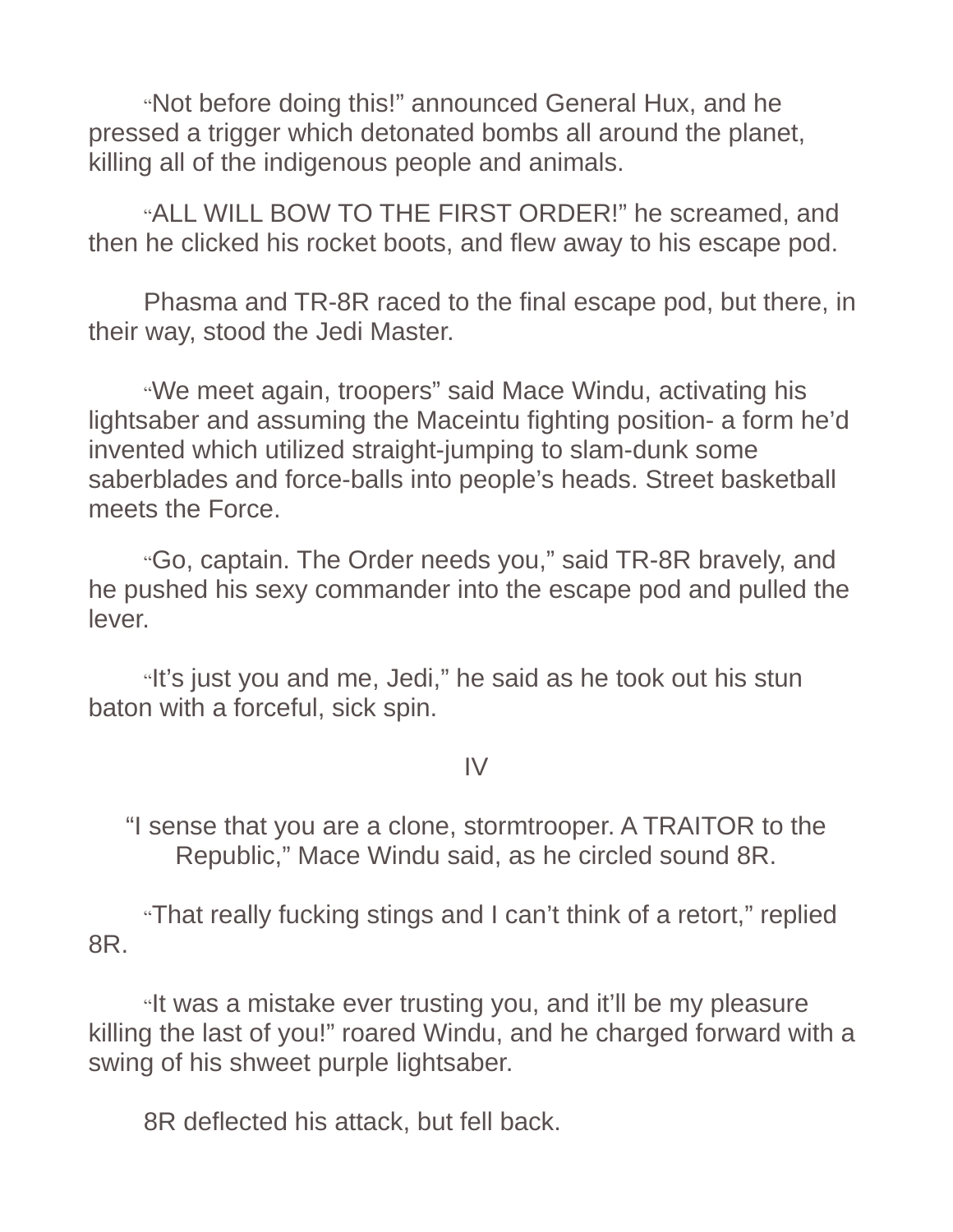*I can't believe it. He considers me a traitor. And he's not wrong*, TR-8R thought to himself.

His inner turmoil prevented him from being the least bit badass, and he was forced into a corner by the Jedi Master.

"Prepare to die," said Windu, as he prepared to strike down on the trooper.

"YO BITCH, FUCK YOOOOOOOU!" roared Gundam Fett, the galaxy's most feared bounty-hunting mech.

Gundam Fett charged from behind and football-tackled Windu to the ground.

"Motha FUCKA!" gasped Samuel L. Windu, as he struggled to get to his feet.

"Let's go, kid," said Gundam Fett as he grabbed his clone brother and boosted back down the corridor.

"Where are we going?" asked 8R.

"The question isn't where we're going, but *when*," replied Gundam Fett, as he opened up a goddamn time portal and jumped into it.

WOOOOOOSHHHHH. WHOOAAAAAAAAA. FAR OUT MAAAAAAAAN. SPACE AND TIIIIIIIMEEEEE.

"Where are we?" asked TR-8R, after they finished tripping through time.

"We're on Coruscant, before the execution of Order 66. We're here to witness the betrayal of Mace Windu by Anakin Skywalker, that we might better understand our enemy."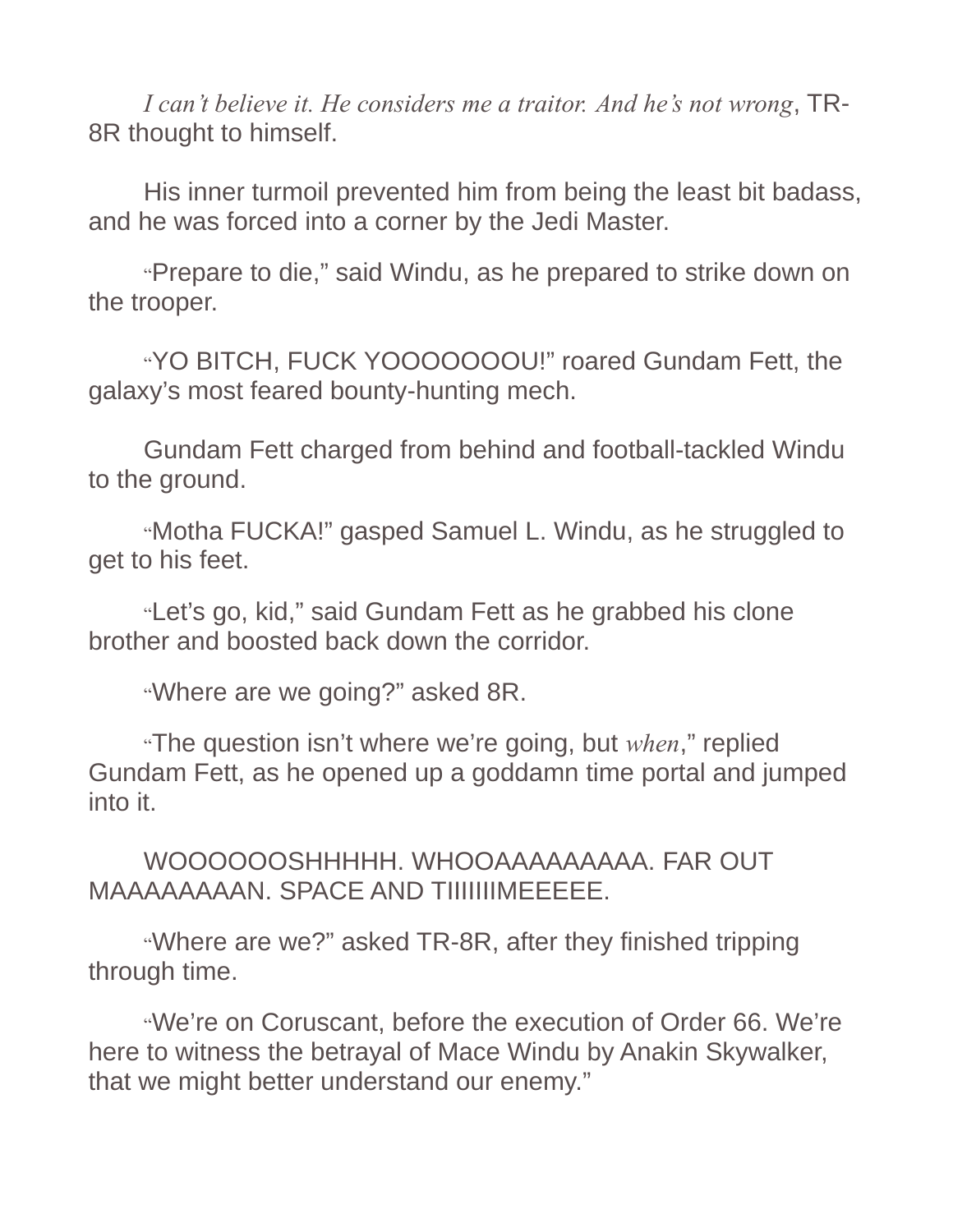"Okay, that's cool," said 8R, sedated by the drugs that Fett had slipped him when they were whoooshing through time.

Gundam Fett sat him down on his feet and looked at him sternly, with his robot face that can't actually convey emotion.

"It is imperative that you come to understand that everyone in the Universe is an asshole, and loyalty gets you nowhere. Your training will not only be physical, but philosophical. When our time together is over, you will be the new Boba Fett."

 $\sqrt{ }$ 

"I was born into it, and before I knew it, I saw the students of poor gettin' hauled off to war-"

"What are you talking about?" asked 8R.

"Sorry, I was listening to Sage Francis. My brain has Pandora installed," explained Gundam Fett.

"Okay, so what are we doing here, exactly?"

"We're both going to learn something from witnessing this scene," replied Gundam Fett, handing 8R a pair of binoculars,

"You're going to learn what loyalty gets you in the long run, and I'm going to learn how the fuck Mace Windu survived being electrocuted out a 20-story window."

They scoped out Palpatine's office just in time to see the fight between the Jedi and Sith.

"Wow, he one-shotted those 3," remarked 8R.

"Yeah, it was pretty disrespectful. But pay attention, bro."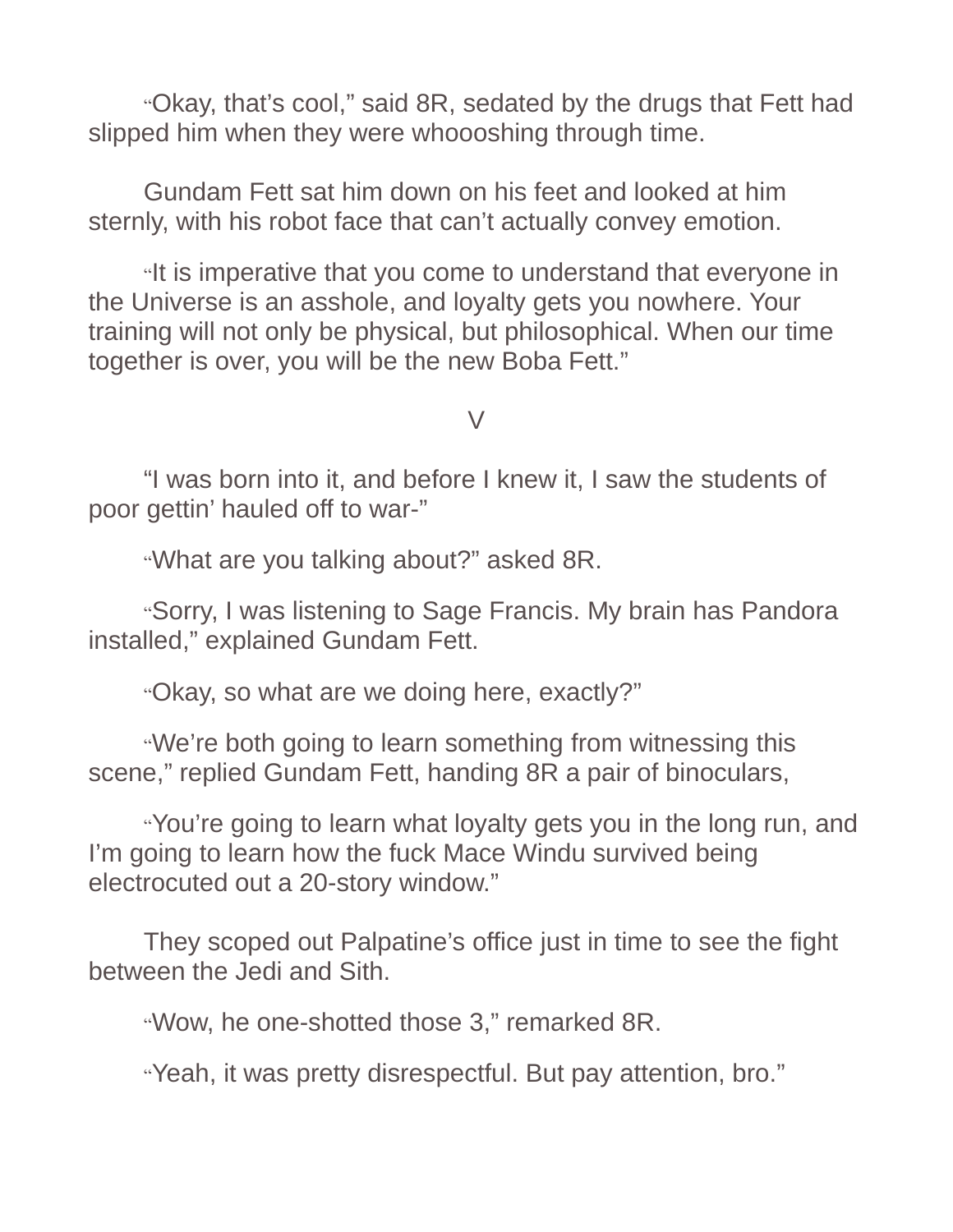"Okay… Windu's got Palps on the run… here comes Anakin… Oh shit, what the fuck?!"

"OKAY, NOW I'VE GOT TO SEE THIS," yelled Gundam Fett as he leaped off the building, keeping a close eye on the defeated Jedi Master.

Mace Windu was out cold and falling fast. But through his superb connection with the Force, he was able to awaken and flip on to a flying car. I wish we had flying cars.

He commandeered it and sped away.

"Of course. It was so simple," sighed Fett, "Of fucking course he just Force-flipped on to a flying car."

He returned to his clone apprentice and sat by his side.

"Did you learn anything from that spectacle? From seeing a man betrayed not only by a brother of his own Order, but by an effing Senator of the Republic which he served?"

"Kinda, yeah," replied TR-8R.

"Good. It's time for us to get the hell out of here. We're going to go pick up some bitchin' bounty hunting gear, rally up a posse of lowlife outlaws, and take the fight to Windu. He won't rest until we're both dead, so we're going to put him to rest. Like a hot young milf laying down the child she recently had, and she's already gotten back in shape, so she's got that maternal instinct going on and a tight, rockin body as if she'd never even had the little bastard."

"Understood."

"Like, I think I could make a good father figure. I'm not saying I wouldn't care about the kid, but the mother is definitely way, way more important."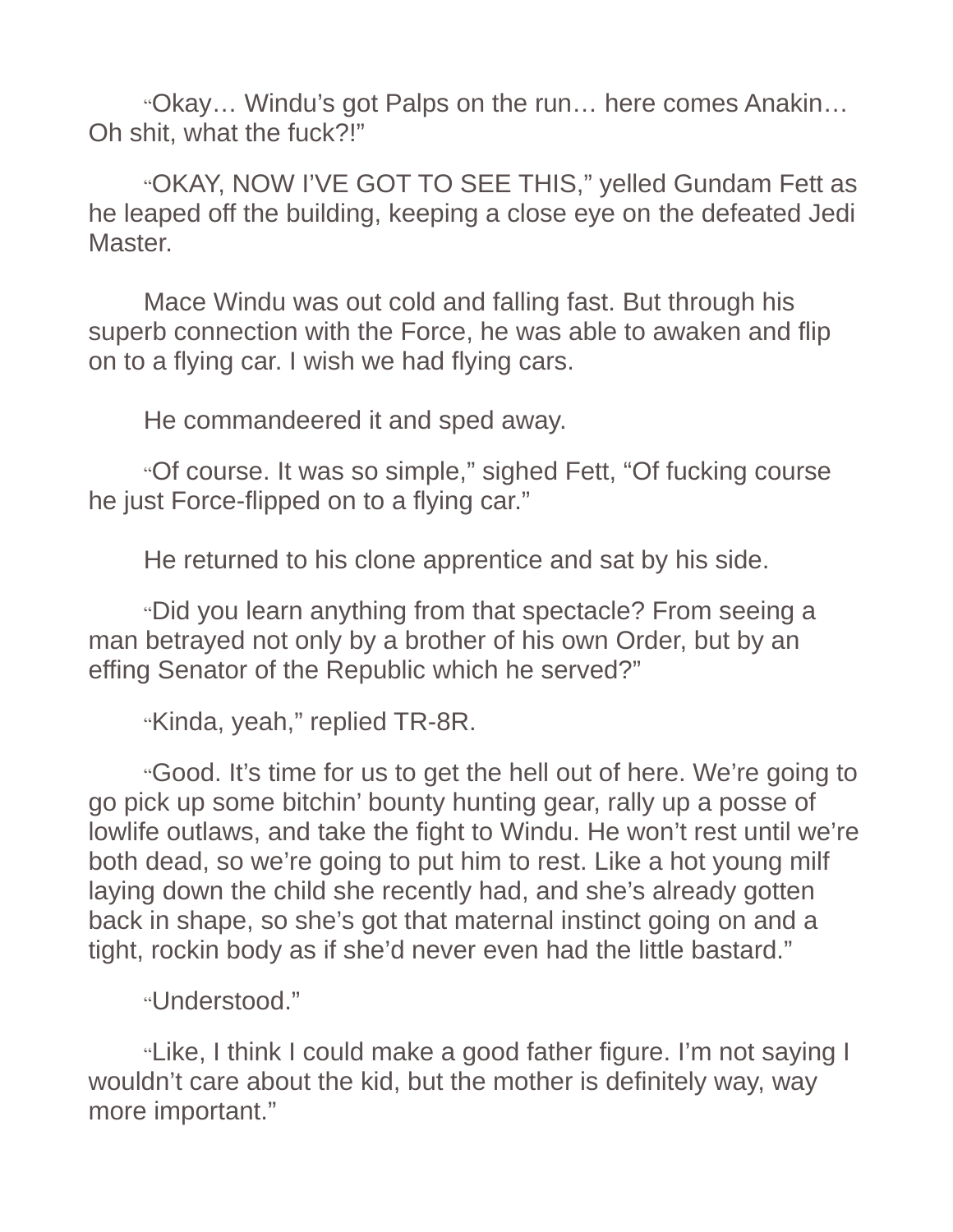"Yeah, okay."

"Like, if the mom's hot, I will allow myself to love the child. That's it. You can't expect me to deal with your kid if you're not a solid 8 at least."

"I get it, Fett."

"These are things you're going to need to think about one day, 8R. Anyway, let's go fucking kill Mace Windu."

Gundam Fett opened up a portal back to the future-present and they jumped in. TR-8R was excited to begin his training as a faithless bounty-hunter.

VI

"Yoooooooo!" said 8R, as he watched Gundam Fett karatechop a guy in half.

"Dude, we need his money," explained Gundamnn Fett, "Now let's go."

He and the stormtrooper began walking toward the nearby space bazaar.

"We couldn't have just mugged him or something?"

"There's an old saying. It's easier to kill someone than ask for permission."

"I don't think that's right at all."

"Okay, so we need to buy some badass Mandalorian armor for you. And we need to hire a gang of misfits we can use as lightsaber fodder," explained Fett, and they entered an armory, nodding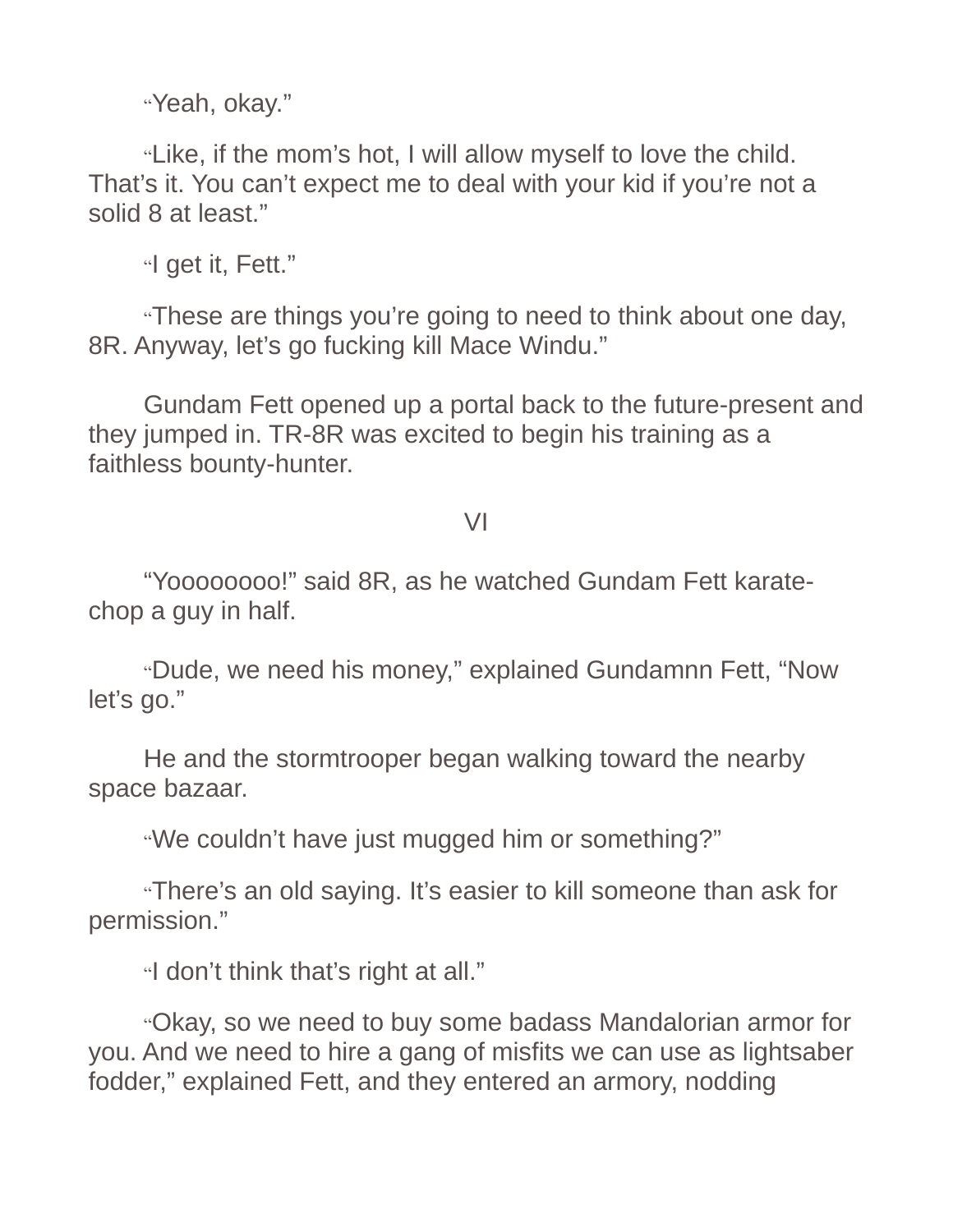respectfully at the alien shopkeeper with a green head and bugeyes. Because he's an alien. You know. Whatever.

"Sure, whatever. So what are you going to do when this is all over?"

"What do you mean?" asked Gundam Fett.

"You know, the Order's the reason you're alive right now."

"Dude, the hell? I thought we were past this already."

"Look, the Order's been good to me, man! General Hux threw me a surprise birthday party, and genocided an entire planet for me as a present. And Phasma…" TR-8R stopped short.

Gundam Fett, the galaxy's most feared womanizer immediately realized what was going on.

"You've got feelings for your commanding officer."

"What? No, she's just my captain. That's all there is to it."

What a load of shit. Fett wasn't buying it.

"8R, let me tell you something about love. The galaxy's a cold place. When I'm out there, in uncharted territory, putting a blaster shot through a guy's head from a mile away, you know what I'm thinking about?"

"The guy who you're murdering?"

"No, that's stupid," replied Fett, weighing a piece of battle armor in his mech-hands, "I'm thinking about all the women I've known throughout the years who've made my life a little less lonely. Life is meaningless without love, 8R. If you love Captain Phasma, I'll help you win her over."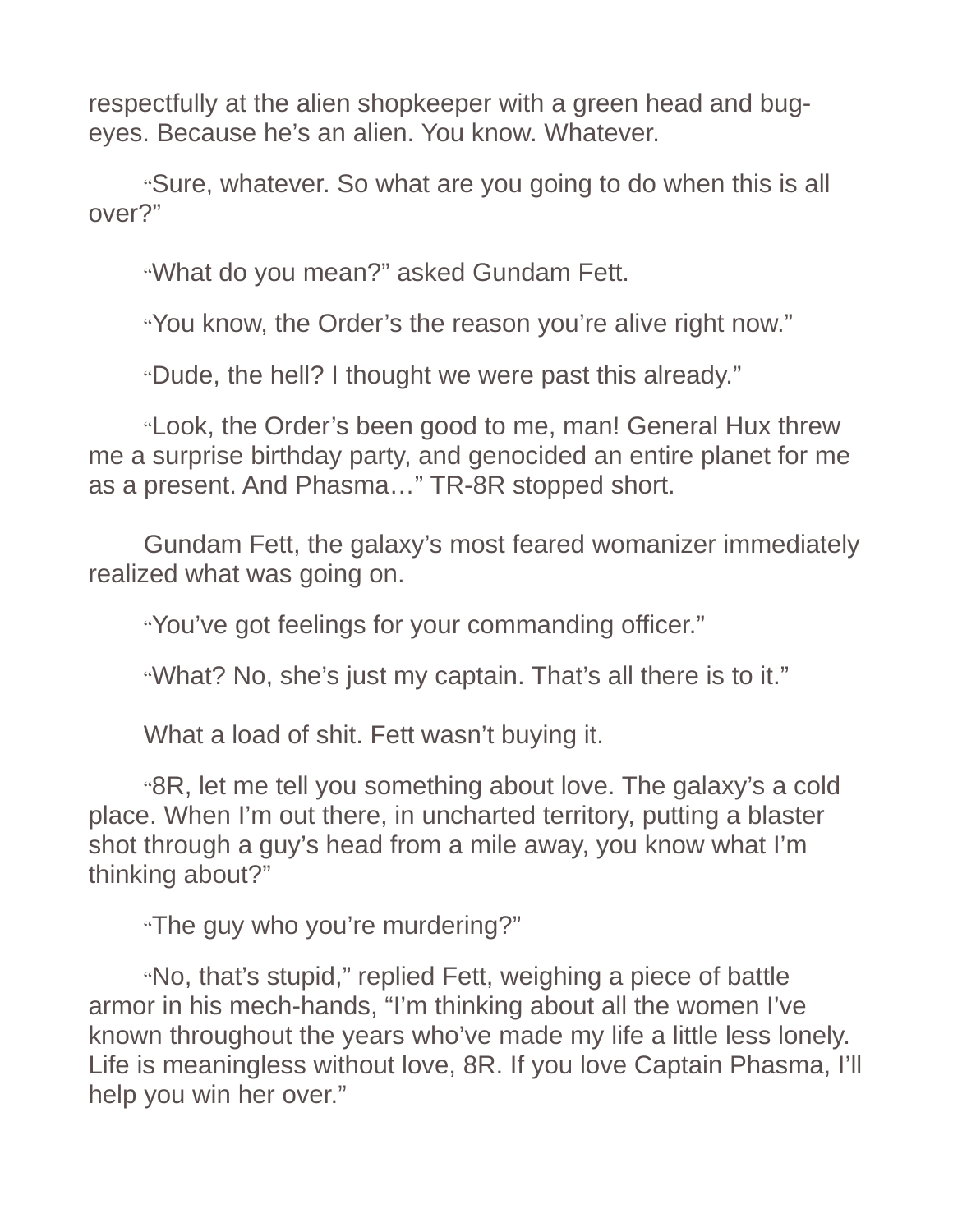"…Thanks, Fett. So you'll join the Order?" asked 8R.

"Yeah, I'll join your stupid Order. At least until you seal the deal with Phasma. Then I'm out like a trout."

"Fine," sighed 8R.

Gundam Fett turned to the shopkeeper with a box full of guns and armor.

"We'll take this."

The shopkeeper knew this shtick and decided to not even ask for money.

"Yup, okay, good luck with whatever you're doing," he said, holding his hands up.

"Are you sure you don't want to give us a price?" inquired Fett, noticeably disappointed.

The shopkeeper sighed.

"That'll be 600 credits…"

Gundam Fett smiled on the inside, drew his blaster, and pointed it at the shopkeeper's head.

"No, we'll TAKE this," he said.

"Yeah, okay, okay, okay, yes, just please-" said the shopkeeper, turning his head away with his hands up.

"Heh heh, yeah," said Fett, and he walked out with the box of equipment.

"I'm really sorry," said TR-8R.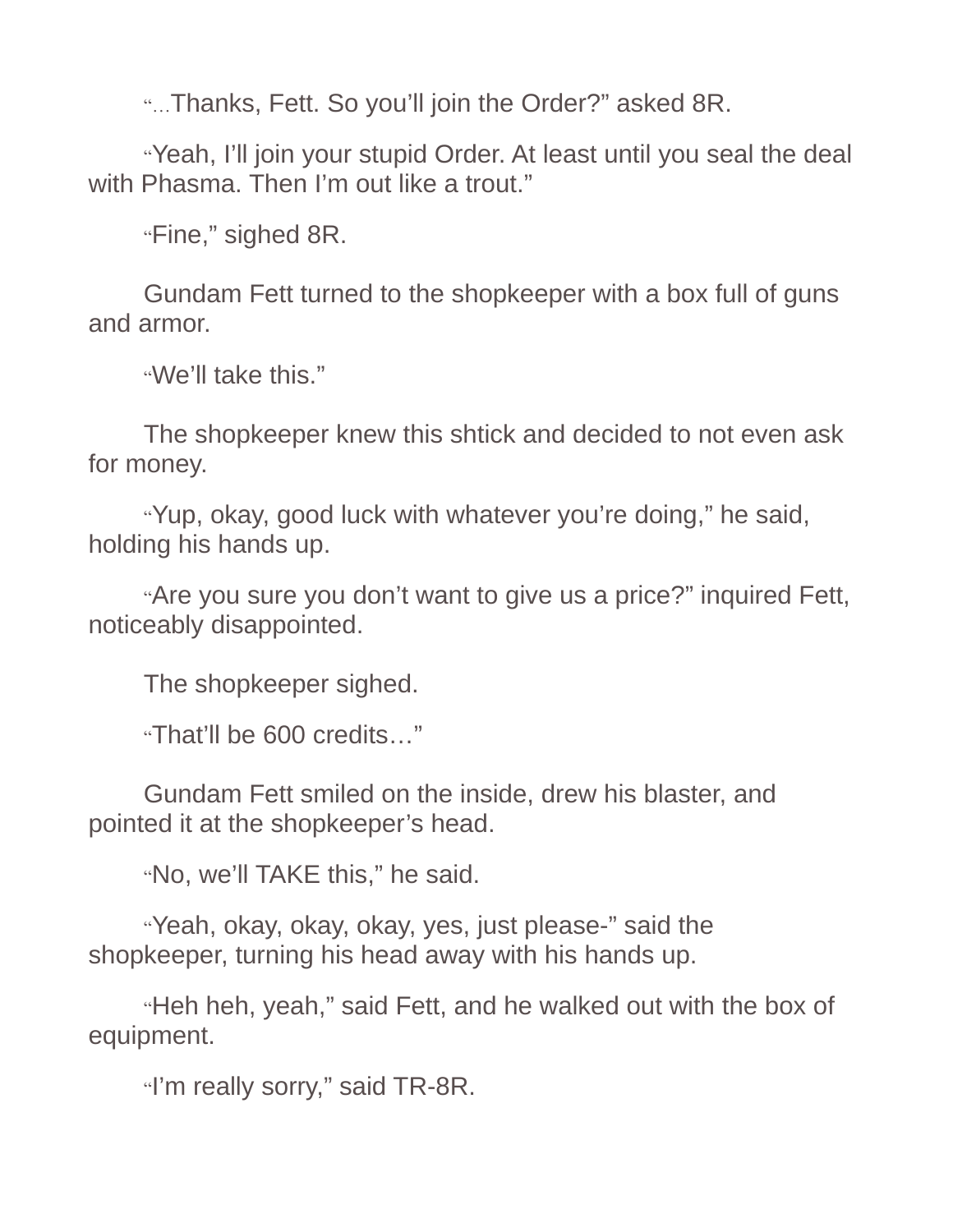"Please just go," said the shopkeeper.

"Hey, you wouldn't happen to have a lightsaber would you?"

"No, I don't!"

"I'll pay you for it."

"1000 credits."

"Yeah, here."

The shopkeeper opened a drawer and handed an old saber to 8R.

"What color is it?"

"It's green."

"Do you have any blue ones?"

" $NO."$ 

"Alright, well thanks. Have a good one."

8R exited the armory to find Fett waiting outside, playing with his new toys.

"8R, look. Freaking grenades that shoot nets."

"I thought you already had a net gun."

"Don't be a dick, 8R. Let's get moving. We're going to need at least 5 people to help ambush Windu."

The two headed toward the cantina, where they hoped to find people stupid enough to help them take on an unstoppable Jedi **Master**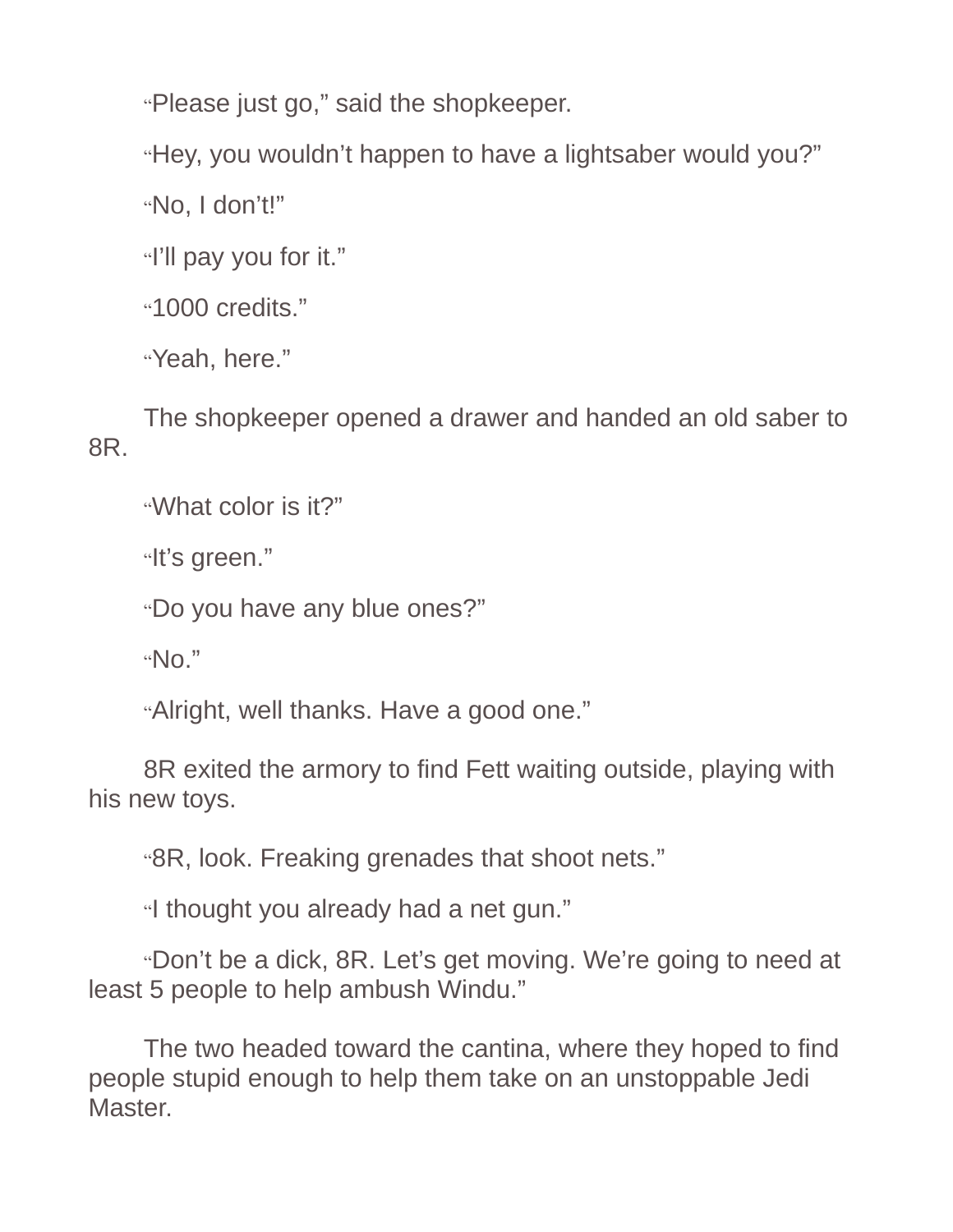Gundam Fett threw open the western-style swingy door to the cantina and yelled "Yoooooooooooooo! Who wants a million credits?"

"We literally all do," said everyone.

"We need 5 of the roughest, toughest ballers to come with us. So, you all kill each other, and when there's just 5 left of you, meet us outside," announced Fett.

8R whispered to Fett "Dude, we don't have a million credits."

"Yeah, no shit, we're not going to have to pay them, Mace Windu's going to eviscerate them."

"Why do we even need them?" asked 8R, feeling a little guilty that they were going to trick 5 people into freaking dying.

"Mace Windu is a force of nature. He's freaking Justice incarnate. When he sees those space-outlaws gathered together, he's going to rush in and wreck their shit. That's when we drop a boulder on his head from the overlooking cliff."

"So your plan to defeat Mace Windu is basically a Looney Toons skit?"

"I don't do 'skits', man. This is a time-tested bounty-hunting classic. Do you know how many people I've killed like this?"

"How many?"

"Thirteen. I've dropped thirteen boulders on to people from cliffs. It's always hilarious, it always works, and it's the safest and most effective way of terminating a target who happens to be right below you when you have a boulder."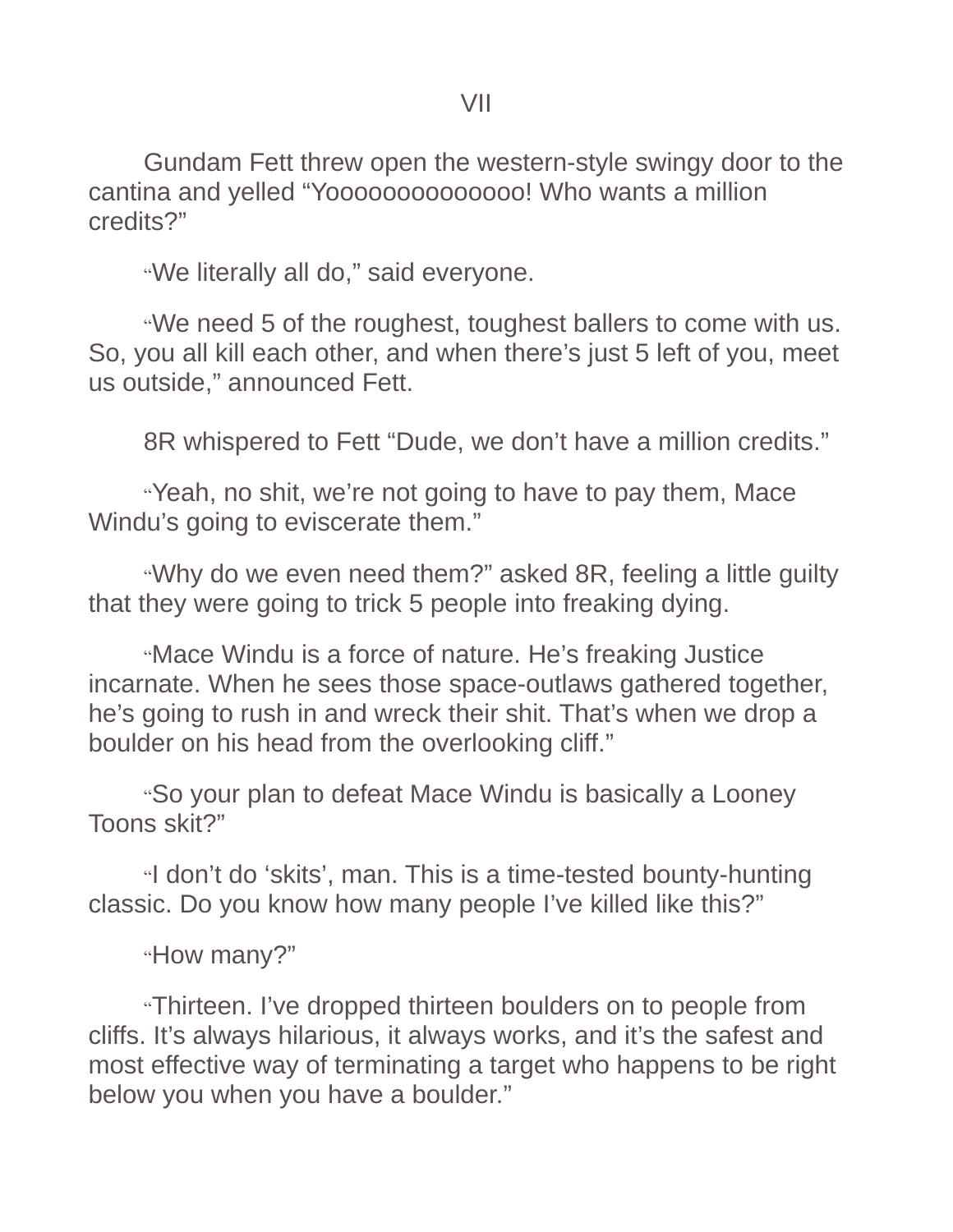"I guess that makes sense," relented 8R.

"Exactly, so stop being such a lit- oh, hey, here they come!"

Five people emerged from the bar-turned-battlefield.

One of them was wearing full Mandalorian armor, and was shaped like a woman.

"Hey, are you a woman?" asked Gundam Fett.

"Yes."

"Okay, just making sure. I'm instantly attracted to you and am going to do my best to make sure you survive, even if the others are doomed."

"Thanks?"

The other four pawns were just burly space-pirates who don't matter because they're expendable men.

"You other four don't matter to me. You're expendable men."

They nodded in understanding.

"It's just a curse of our gender," one of them offered.

"Exactly, and there's no point in getting upset about it. So, rev up your space bikes and let's go mace a Windu."

The pawns revved up their space bikes and followed behind Fett and 8R, who were leading the way in a stolen space-SUV.

"Hey, 8R. You think she liked me?"

"Dude, I don't fucking know. You're a gundam, how would that even work?"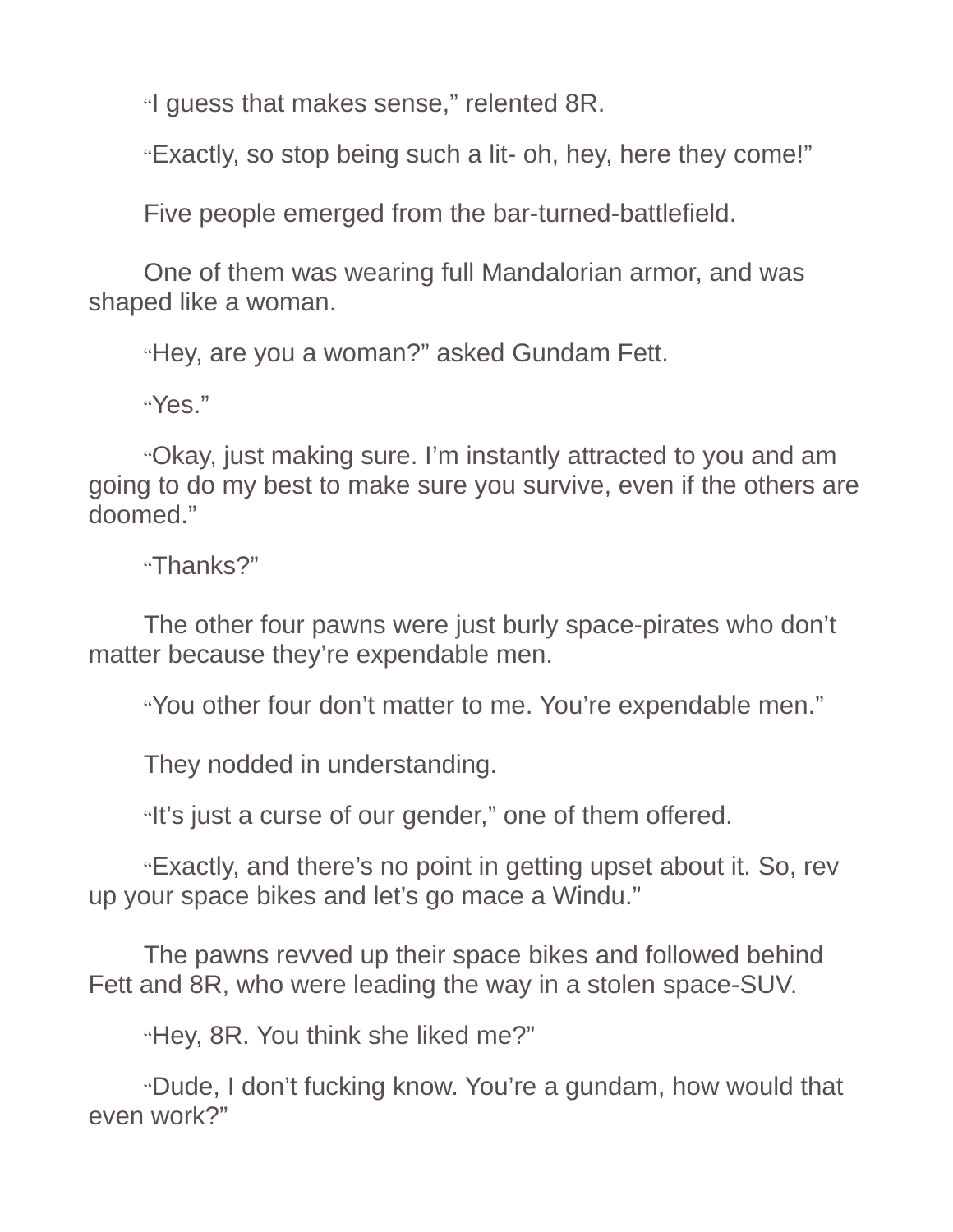"8R, I literally have infinite stamina."

"Yeah, but do you even have a-…"

"No, but I've always been really generous in bed."

"Okay. Can we just focus on the mission here?"

"I suppose I could affix something between my legs here…"

"The mission to kill Mace Windu?"

"Hook up pleasure receptors to my brain. Really, any part of my body could serve as a new penis."

"The Jedi Master trying to kill us?"

"My entire body could be a penis."

"Look, I'm putting in my earbuds. Wake me up when we get there. Wherever it is we're going."

"I'd rock her fucking world."

### VIII

TR-8R awoke to the sound of blasters and shouting.

"Da fuq?" he said, emerging from the ship.

Gundam Fett and the crew were shooting down swarms of Resistance scum charging from over a nearby hill.

"Hey man, didn't want to wake you," said Fett tossing him a blaster.

"Yeah, thanks," 8R said, holstering the gun and taking his stun baton and riot shield from the ship.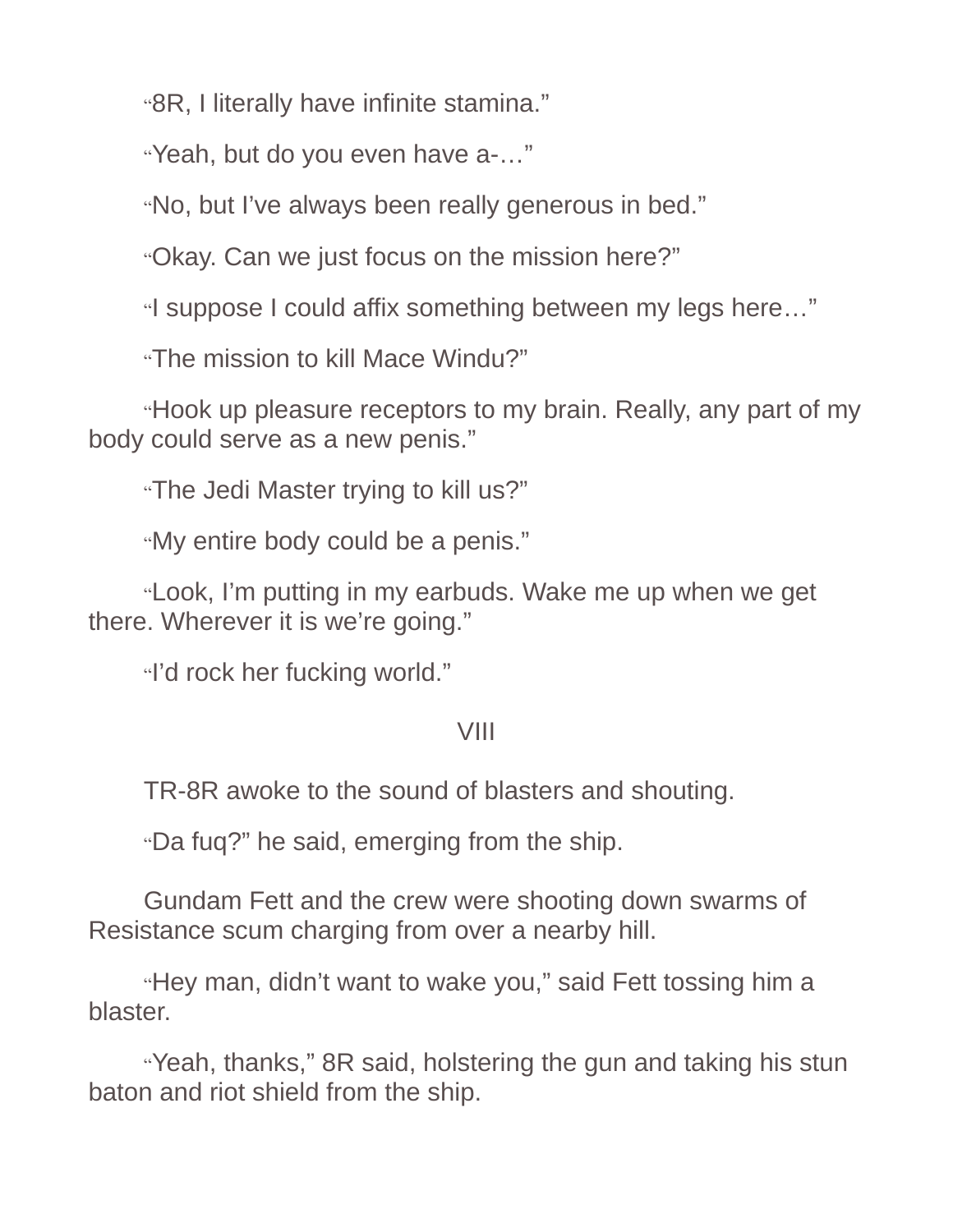"Dude, there's a lot of them," said Fett.

"I'm really more of a close-quarters guy," 8R said, as he raised his shield and charged into the fray.

"Whatever," Fett turned to the Mandalorian, "Sweetheart, how's it going over there?" he shouted.

"My name's-"

"Not important," said Fett.

*Don't you catch feelings, Boba. It starts with a name and it ends with heartbreak,* he thought to himself.

"I'm going to flank them!" shouted the Mandalorian, and she disappeared into thin air.

"Jesus Christ, she has a cloaking device. That is so goddamn hot," said Fett.

Further ahead, 8R was beating the tar out Resistance fighters 300-style.

But from a distance, a Resistance sniper let out a shot that just missed his head. 8R raised his shield and began to fall back. Gundam Fett boosted in front of him before another shot could cripple his exposed leg, deflecting it with his armor.

"8R, it was too reckless charging out like that. That's how a soldier fights, not a hunter."

Another sniper-blast took out one of their expendable male pawns.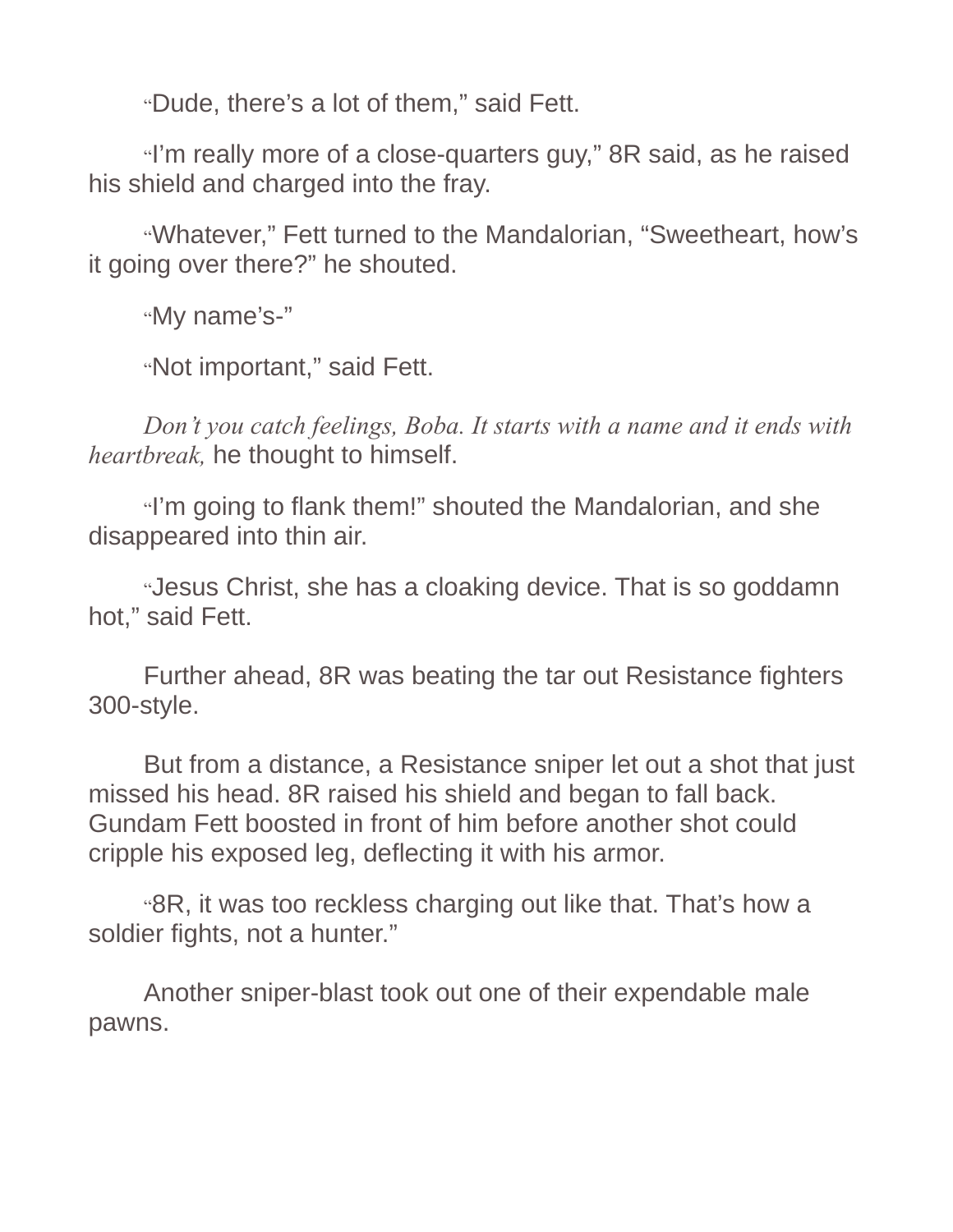The two began falling back together, Fett blasting several more Resistance troopers before yet another shot downed one of their men. They all took cover behind their ships.

The situation seemed dire to all except Fett, whose hype-meter was off the charts.

He handed 8R a pair of binoculars. "Take a look," he said.

8R spotted the enemy sniper in the distance, just in time to witness the Mandalorian uncloaking from behind him and slitting his throat.

"THAT'S how a hunter fights," said Fett, now officially in love.

With the Mandalorian behind the enemy, they pushed forward again, quickly cleaning up the remaining Resistance fighters, leaving only one alive.

"K, brohan. Talk. How'd you know we'd be here?" demanded Gundam Fett.

"I'll never talk!"

"You literally just did."

"I mean, in the sense that I won't reveal any information to you that would put my comrades in jeopardy."

"That's very loyal of you," said TR-8R, "I totally respect that." Gundam Fett sighed.

"You still haven't learned, have you, 8R?" he said, placing a round in the Resistance fighter's kneecap.

He screamed in pain.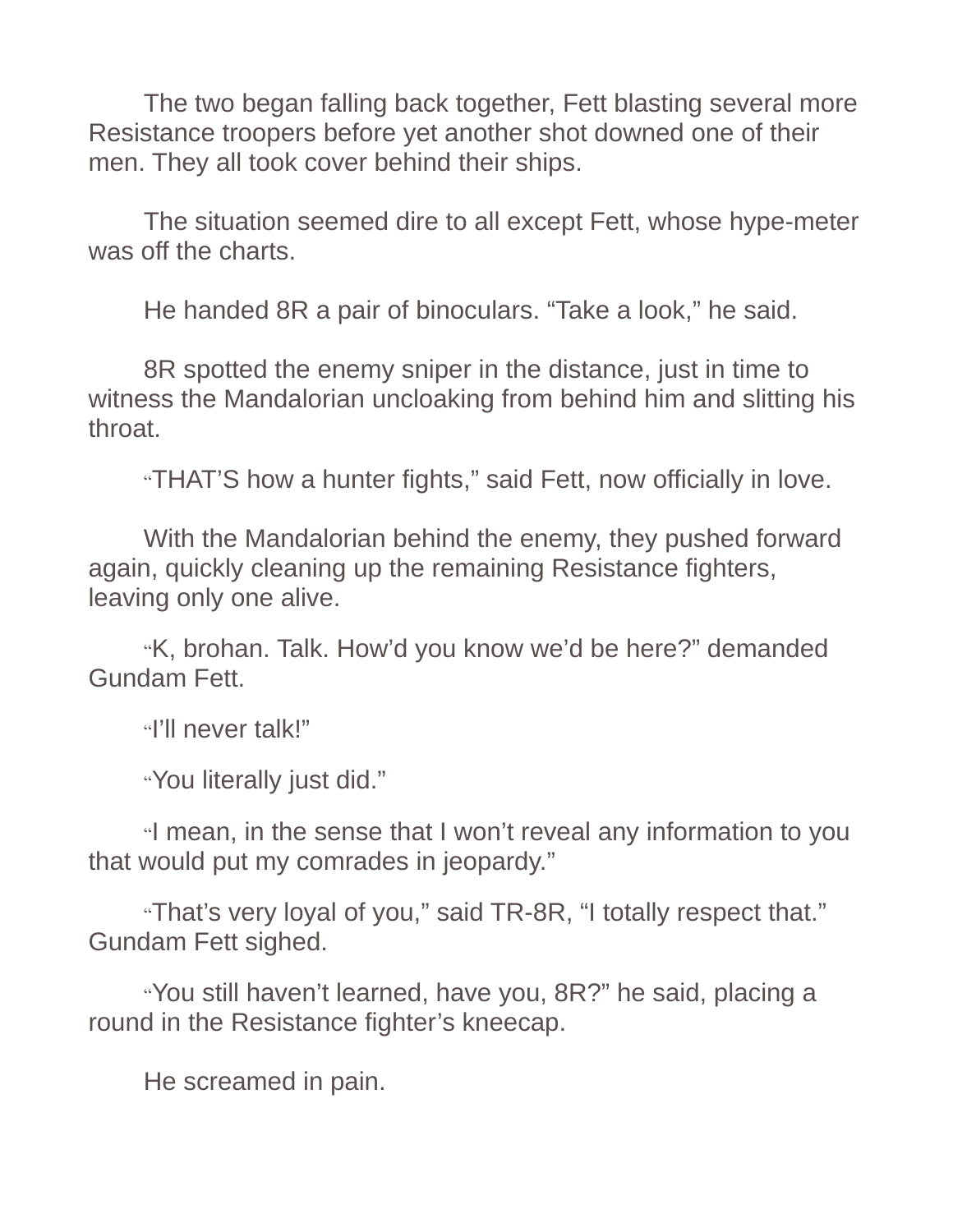"Blind loyalty," he said, shooting the other leg, "gets you nothing."

He pulled the fighter off the ground and off his feet. Not like he could stand anyway lol.

"Here's what we can do. You tell us what we want to know, we'll drop you off at the nearest inhabited planet. You don't cooperate, we leave you here with no legs."

The Resistance fighter took a half-second to think about it before complying.

"Windu," he said.

"Windu? Mace freaking Windu is cooperating with the Resistance?" demanded Fett.

"No, no-" gasped the fighter through the pain, "He still refuses to work with us. He just told us that The Order would be here with a secret weapon."

"We're not The Order, kiddo," said Fett.

"I know. If you were, we wouldn't have lost. The Order doesn't have fighters like that-" he nodded at the Mandalorian. Inside her helmet, she grinned.

"So Mace goddamn Windu doesn't even have the respect to face us himself," Fett said angrily.

"He stole your spaceship, too," 8R noted.

"I'm so mad I have a stomach ache. I need to get out of here. You two," he pointed at the remaining space-banditos, "bring this guy to the hospital on Bleekifi."

He turned to the Mandalorian.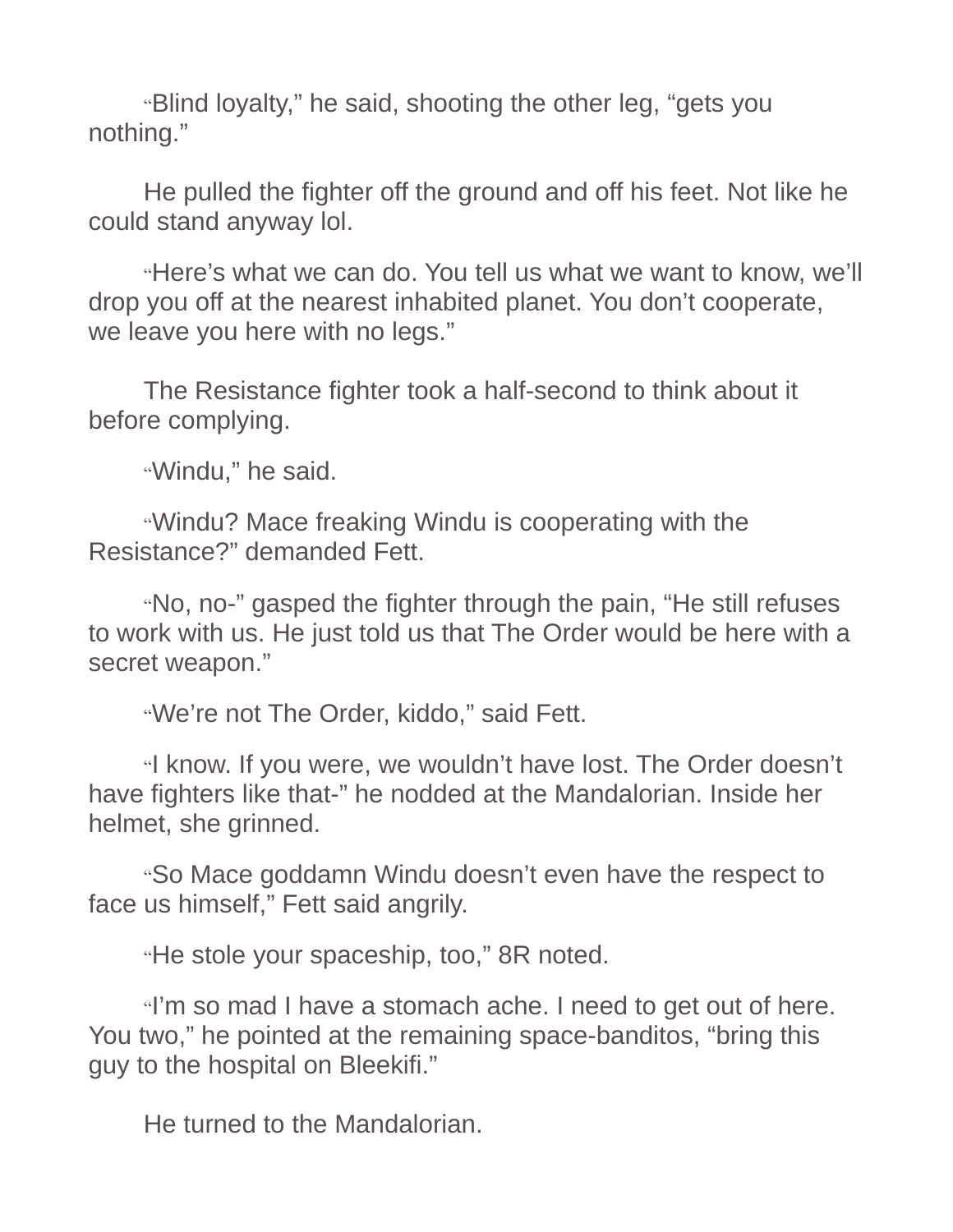"You're with us. I'm sorry, I never caught your name."

"My name doesn't matter," she teased, walking onto the ship.

"8R, listen to me." Gundam Fett said.

"What is it?"

"I need you to step up your game and stop being stupid. You're going to have to take charge, because this dame's got my brain all screwy right now. And freaking Mace Windu, that asshole thinks he's too good to kill me himself? Oh man oh man oh man," he walked past 8R and into the ship.

"Hey, what about our money?" asked one of the spacepiratebros.

"8R, pay them!" shouted Fett from the cockpit.

"

 $66$  ... 22

"You don't have the money, do you?"

"Guys, I'm really sorry."

"No, no. It was, it was a fun day. We killed some Resistance, almost died ourselves."

"I can at least give you gas money."

"Thank you."

8R handed them all the credits he had- more than enough for gas, almost enough for the trouble- and they parted ways.

The banditbros flew off with the wounded soldier, and TR-8R took a seat next to the Mandalorian in the cockpit. Fett was lying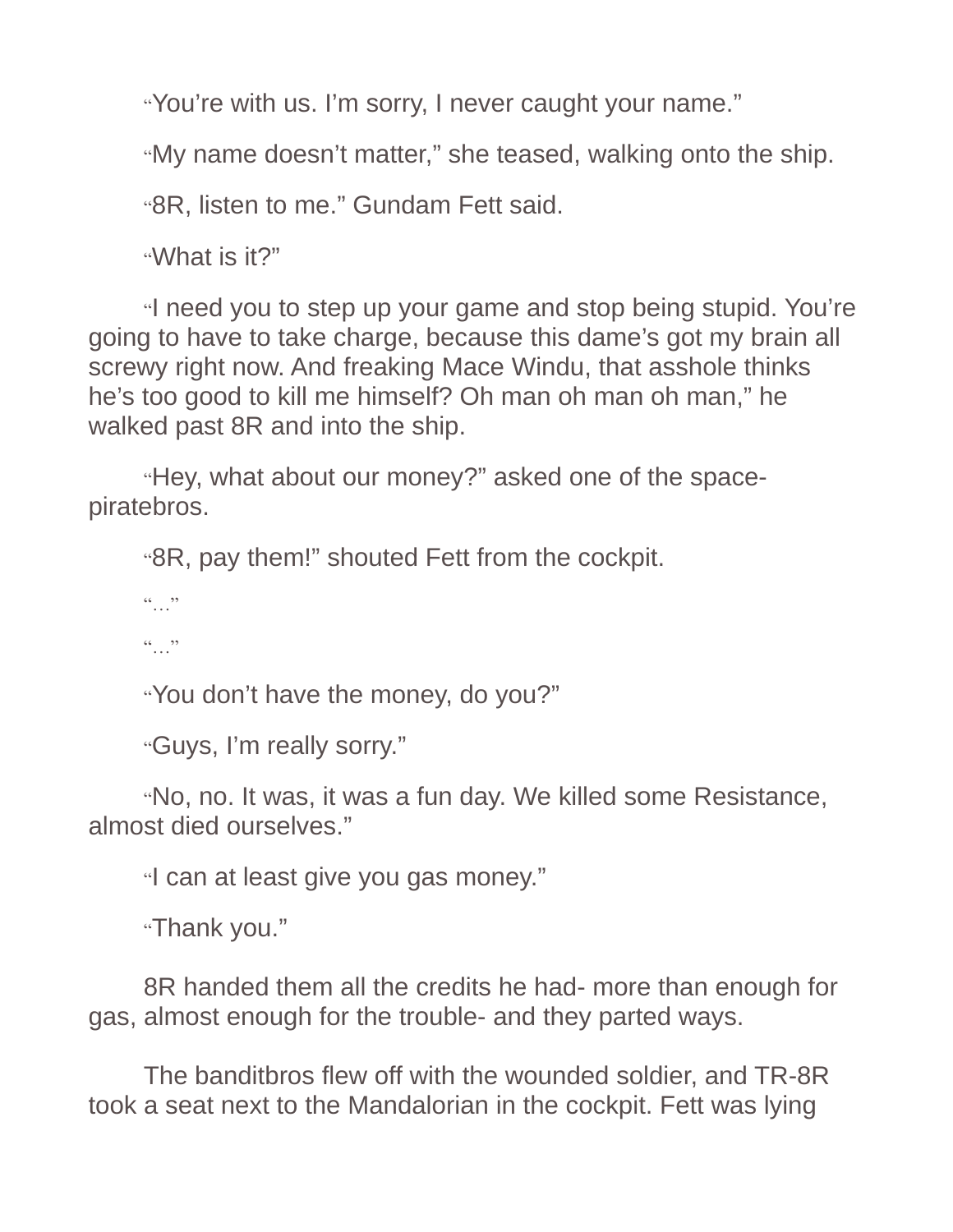down in the passenger cabin, nursing his upset stomach and headache.

"Fett, where are we going?" called 8R.

"Put it on autopilot, the coordinates are already locked. We need to see a guy about a thing. I freaking hate Mace Windu. Dammit."

8R sighed, wished the Mandalorian a goodnight, and placed his earbuds in, falling asleep to some chill-out music.

IX

Gundam Fett was tired of playing games with Mace Windu.

So he called him on his cellphone.

"Ey, yo, Windu."

"How did you get this number?" demanded the Jedi.

"Never you mind that, jerkoff. I'm on my way to get the weapon."

"NO."

"Yes, the opposite of 'no'. And when then we're coming for your head. Prick," Gundam Fett slammed the phone into the ground, hanging it up. by breaking it.

"Fett, what the hell was that about?" asked 8R.

"My boy Jakin's been storing something for me for a rainy day. You might call it my ace-in-the-hole."

"I'm not calling it that."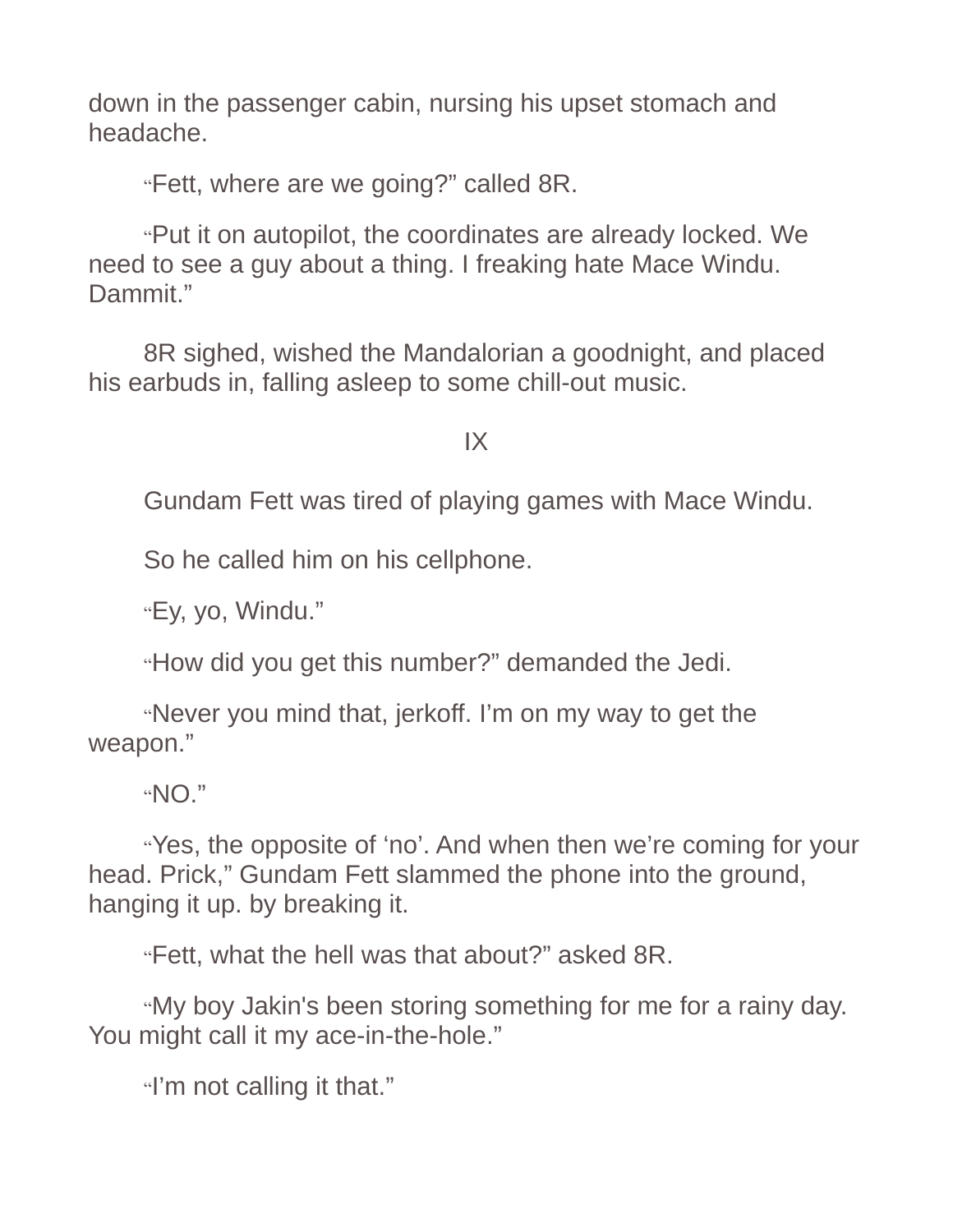"What is it?" asked Mandalorian Chick.

"I'll tell you, sweet-cheeks. It's a Jedi's worst nightmare. It's a lightsaber that can cut through other lightsabers."

"What the living fuck?"

"YEAH, THAT'S RIGHT. IT'S A BETTER LIGHTSABER. I BUILT A BETTER LIGHTSABER."

"What? How? When? Where? Why? … What?"

"A better lightsaber, because I'm a genius, around a year ago, at a little workstation I built in the Starvek System, because I wanted to kill Jedi easier… A better lightsaber."

"Well, that explains that," remarked 8R, satisfied.

"But if you built this weapon, why not keep it on you?" questioned Mandalorian Chick.

"I did, for a while. Several years, in fact. I hid it with my boy Jakin when I learned Mace was alive. I couldn't risk him getting it if he killed me. If he had it, no one in the entire god damn Universe could kill him. I wasn't confident enough in my skills to face him, even with it. Mace freaking Windu is just too damn good."

"That sucks."

"But now that I'm a living freaking mech, I will fuck him up so bad it'll be hilarious. I want you guys to make sure you record it. Put it on SpaceBook and tag me."

"Yeah, okay."

The ship landed abruptly on a small, blue planetoid.

"We're here," said Gundam Fett.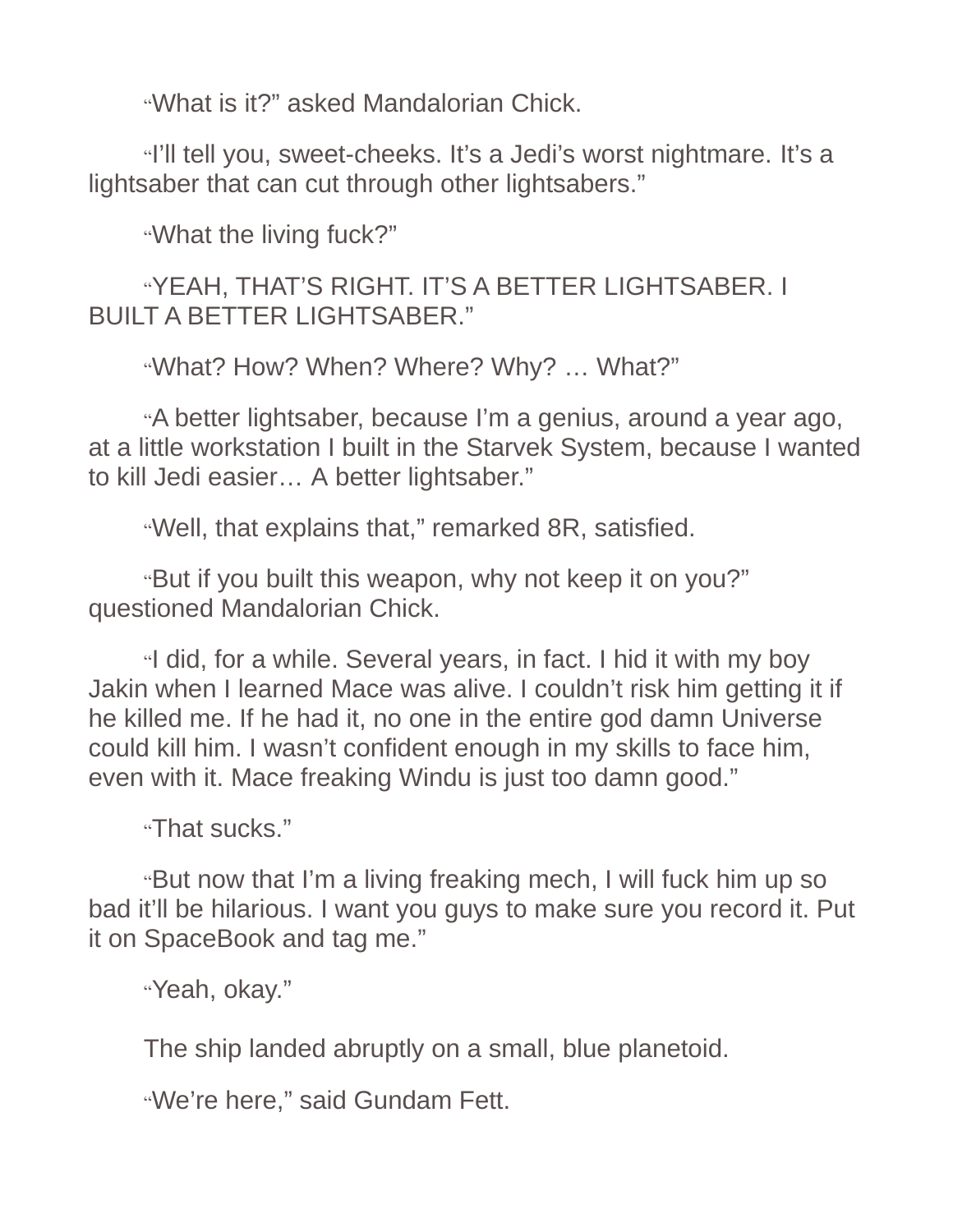"Yeah, no shit," sassed Mandalorian Chick.

"God, you're hot," replied Fett, exiting the ship to greet an approaching alien. It was, green or something, I don't know. With two heads, but only one talked. And it had weird legs. An alien. Whatever.

"Yo, Jakin. Where's the saber?"

"There's a problem, Fe- whoa, the fuck happened to you?"

"Mace Windu cut off my head and I'm a gundam now."

"Okay, if you say so. Look, Fett. The saber was stolen by the Resistance!"

"Oh, NO NO NO NO NO NO NO NO NO NO NO-"

"FETT, LISTEN- they're still here. My boys were able to disable their ship before they were killed. On the other side of the mountain, that's where they're camped out, waiting to be evacuated probably."

"If we can get to them in time, they're deader than shit," said 8R.

"But if not, they'll no doubt give the saber to Windu," said Mandalorian Chick.

"You must be careful, friends," said Jakin, "They'll no-doubt try to use that weapon on you. Not even your mechanical body will be able to stand up to it, Fett. An average lightsaber, sure. But not that beast."

"Thank you, Jakin. We need to borrow your car now fam."

"Why not? All of my friends and family are dead, I have nothing to live for."

"That's the spirit," said Fett, taking the keys.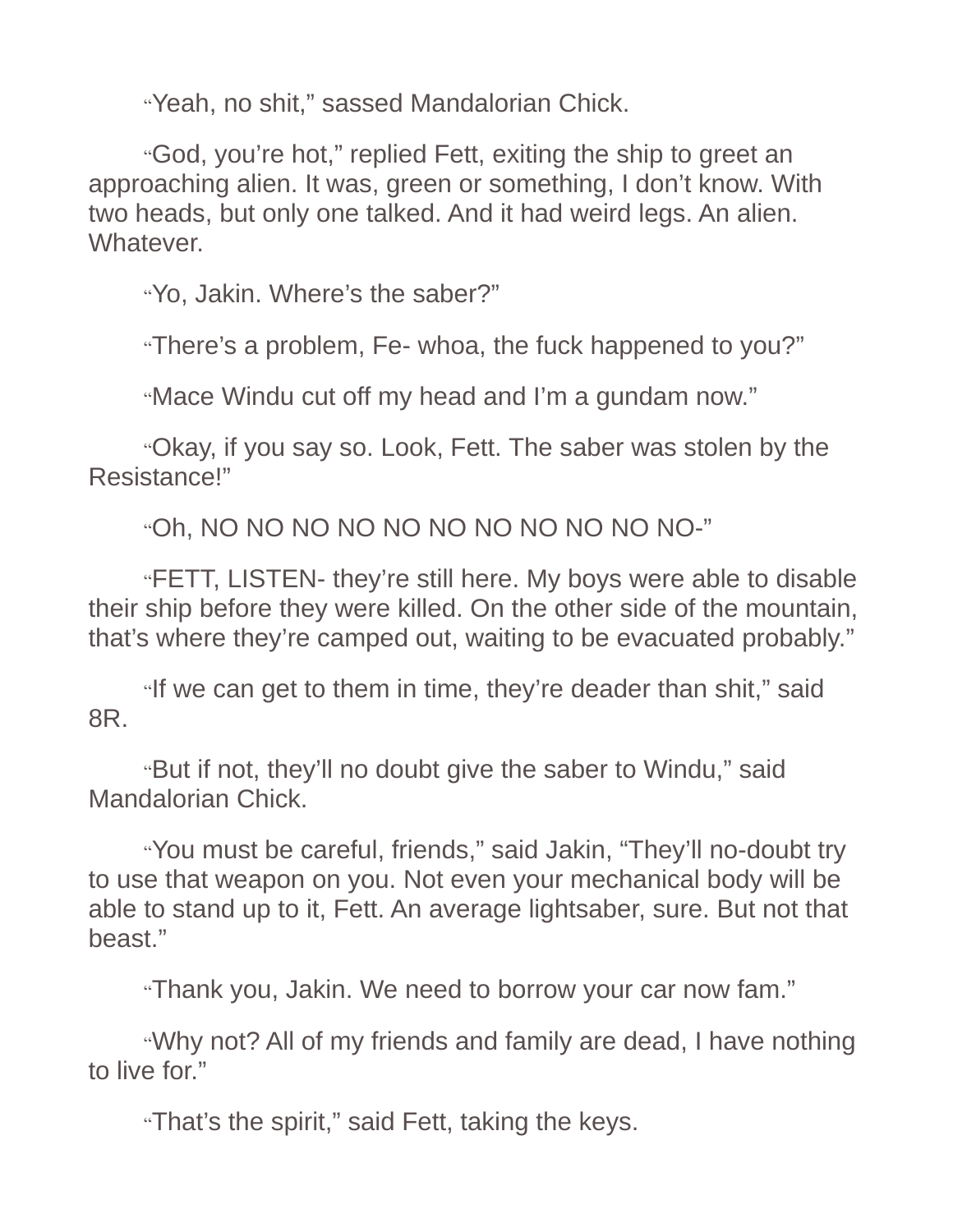He hopped in the flying car.

"Hop in, folks. We're going to go kill some Resistance scum."

"Shotgun!" called Mandalorian Chick, grabbing a shotgun and getting into the backseat. Ha-ha, very funny, right?

But something troubled 8R.

"I sense a disturbance…" he said.

"I don't know what the hell you're talking about, broski. Come on, let's get moving."

8R hesitantly entered the vehicle and they took off toward the Resistance camp.

# X

8R nudged Gundam Fett.

"Hey, remember when I said I sensed a disturbance?"

"How could I forget? It was like 20 seconds ago."

"KAY, WELL ANYWAY I figured it out. I felt the same feeling when we first met. There's another clone nearby."

"That can't possibly be true," remarked Fett, "I'm like definitely sure that we're the last clones of Jango in the entire galaxy."

"KAY, WELL ANYWAY if there's a clone in the Resistance, we owe it to him to not kill him."

"What the hell is with the attitude? Also, if he pulls on us, we have to kill him. Remember the Bounty Hunter Code: If someone pulls on you, you have to kill him."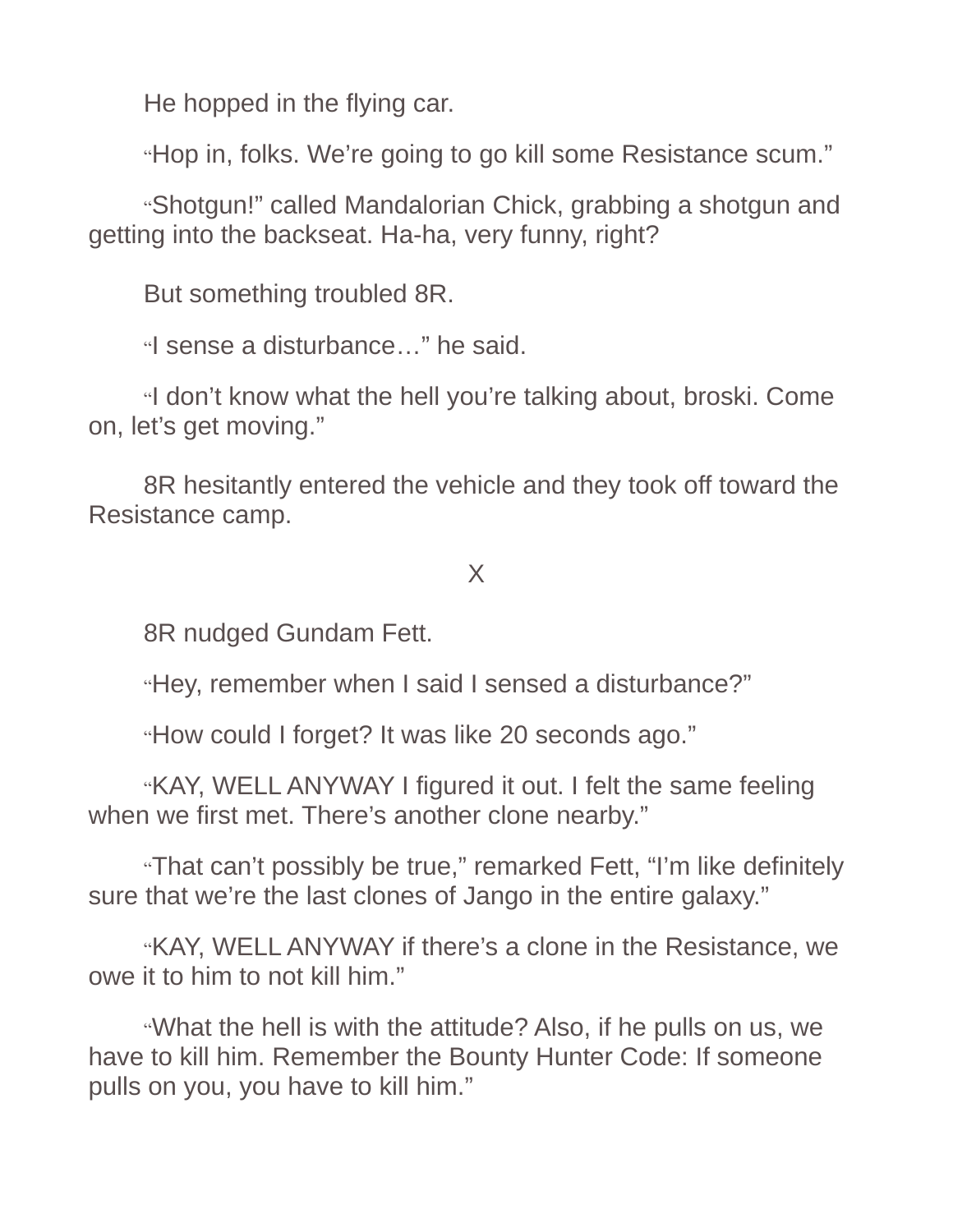"Did you just make that up?" asked 8R.

"Off the top of my head, I can't think of a more basic concept."

"We're not killing him."

"FINE, get yourself killed. If he has the supersaber, there's no way in hell you can out-melee him," Fett said, frustrated as hellllll.

"I won't have to. I'll REASON with him!" said TR-8R, ever the idealist.

"We're here!" announced Mandalorian Chick, jumping out of the car as a grenade landed inside it.

"So hot," set Fett as he boosted out of the window. 8R raised his riot shield just in time to be launched out the rear of the car. He scrambled to his feet, as blaster fire flew through the air around him.

"Hey man look, it's our clone brother!" said Fett, pointing at a Resistance fighter charging their way with the horrifying supersaber,

"Go talk to him like you said you would. When that doesn't work, let me know when you want me to shoot him."

"Alright, asshole."

As the Mandalorian Chick and Gundam Fett held off the Resistance, TR-8R ran to meet his clone brother in battle.

XI

"I'D HOLD ON TO HER CLO-OSE

WITH WHAT LITTLE CONFIDENCE I HA-AVE AND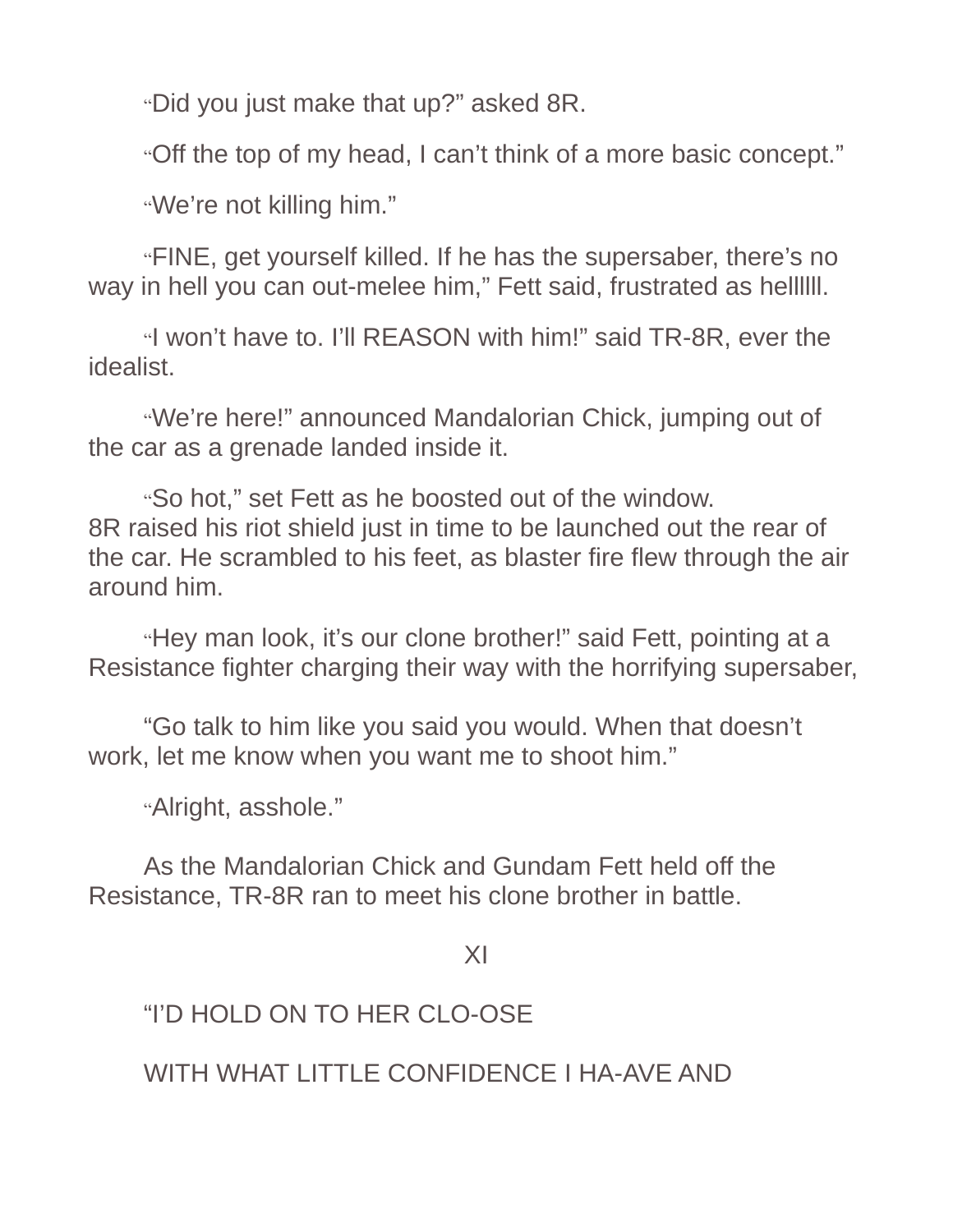MAKE NOo MISTAaaAKESSS <3" rocked Gundam Fett as he blasted Resistance scum while listening to his iPod.

"Brooooooo stopppppppp," said TR-8R as he duked it out with the Resistance clone, who wielded the dreaded supersaber.

"The Order will fall, you fascist scum!" the clone yelled as he swung it wildly, nearly decapitating 8R.

"Yeah, okay, whatever," said 8R, "FETT I WAS WRONG PLEASE JUST KILL HIM."

Gundam Fett launched a goddamn missile that flew right into the clone's dick and blew him up. The supersaber flew through the air and landed in the Mandalorian Chick's back. Her armor could have stopped a regular lightsaber. But the supersaber cut though it like Mandalorian butter.

"NOOOOOOOOOOOOOOOOOOOOOOOOOOOOO!" roared Gundam Fett, charging to her side! I was so caught up in that I accidentally typed an exclamation mark. Man, this is serious. yoooooooo.

Gundam Fett held the dying Mandalorian Chick in his arms.

She spoke softly.

"You're cool, I guess," she said.

"; ; ; oh fuck you you cold sassy bitch I love you," sobbed Gundam Fett as she closed her eyes. Oh wait she was wearing a helmet, so whatever he didn't see.

"Wow. how romantic. he never even saw her and he loved her," commented a Resistance scum, "That's good writing."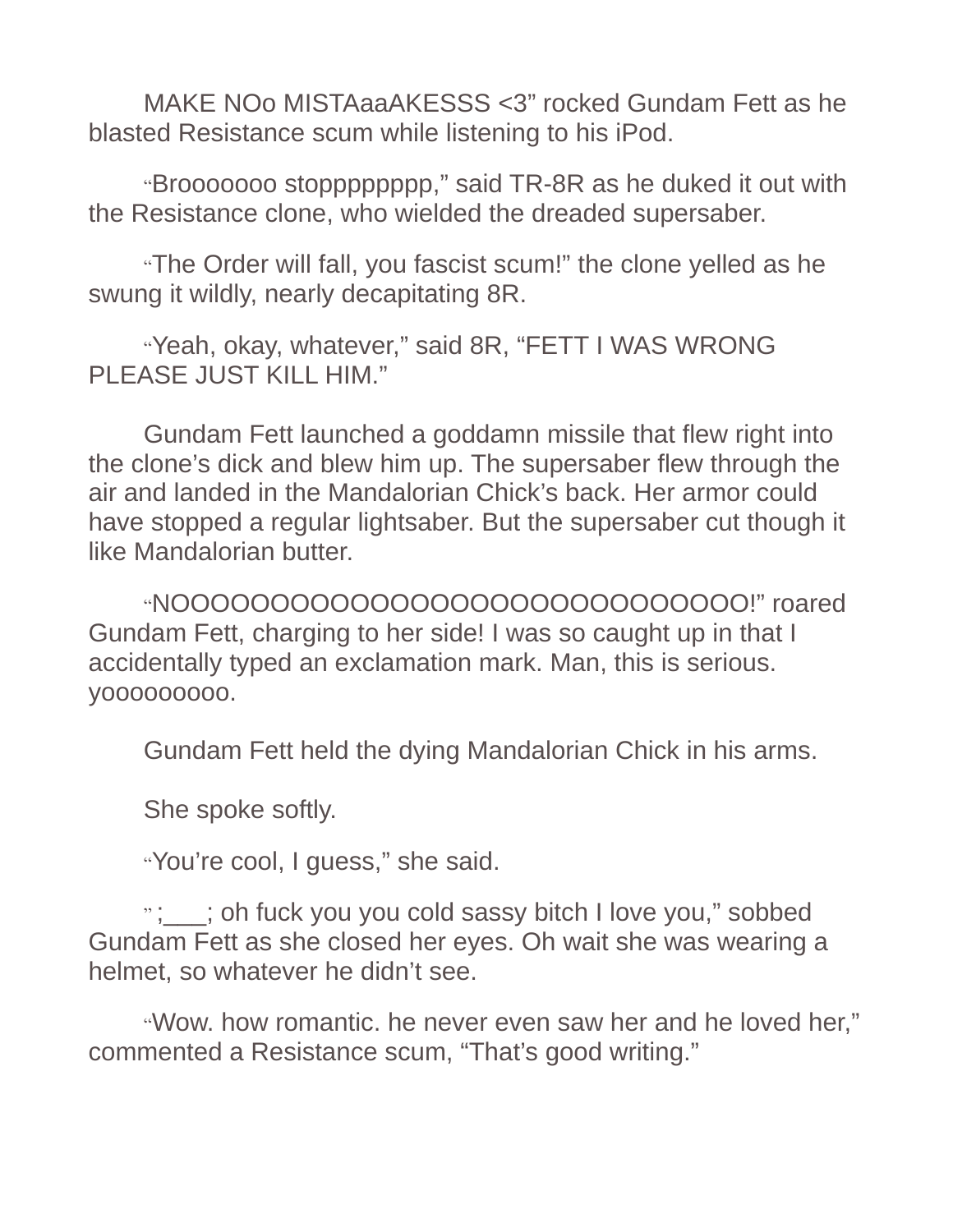"No, she still had a rockin' body. It's safe to assume if she cared that much about it, that she also had an attractive face," responded another.

"Okay, you're probably right," the first responded as he began shooting at Fett again.

But Gundam Fett was mad as hell. No one's ever been as mad as Gundam freaking Fett was at that moment. He picked up Mandalorian Chick's knife and launched it so hard into the soldier's head that it tore it from his neck and flew off into the distance.

"BRING ME BACK THAT KNIFE," Fett screamed at the remaining soldier, who complied in terror.

"I'm not going to lie, Fett. I feel somewhat responsible for what happened," said 8R, approaching hesitantly.

"What a coincidence," replied Fett, "Because I blame you entirely."

"Well, at least we have the supersaber."

"Are you out of your fucking mind? We can't use this weapon. It killed my girlfriend."

"She really wasn't even your girlfriend, you kinda just flirted with her. And she didn't even reciprocate that much."

"I'm going to kill you."

"I mean, if that makes someone your girlfriend, then back at the space station, basically everyone's my girlfriend."

Gundam Fett ripped off TR-8R's left arm.

"FUCK! FUCK FUCK OWWWWWWWWWW!" cried 8R.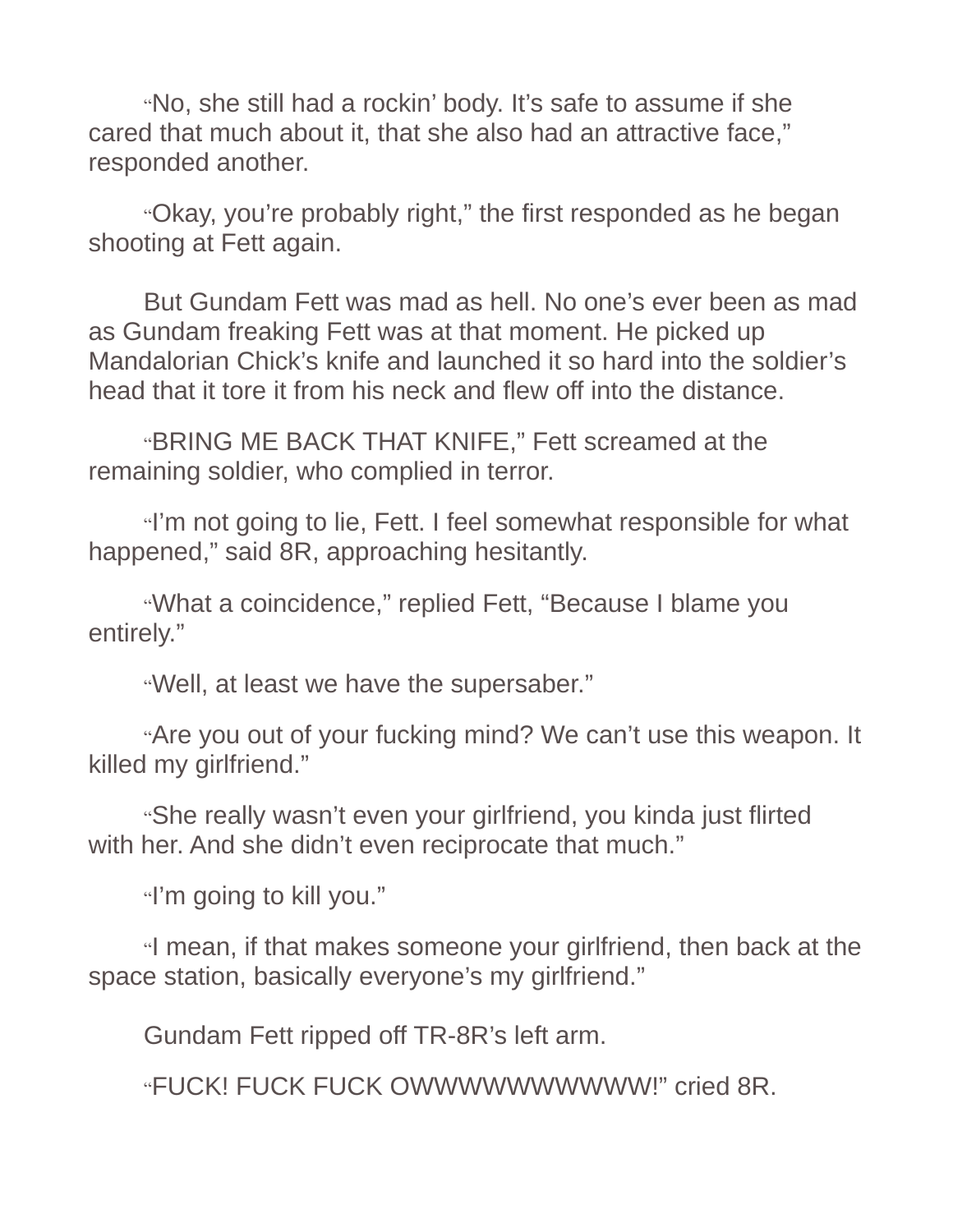Gundam Fett slapped him over the head with the severed limb and knocked him out cold.

"You're such an asshole. I know now that the only way for you to reach your full potential is to become a cyborg like me. That's a valid excuse for ripping your arm off, I think. Probably."

### XII

TR-8R woke up in a hospital room on planet SZIE. He now had a robot-arm.

"Hey my man, how you feeling?" asked Gundam Fett at his side.

"Pretty shit," replied 8R.

"Cool. I'm sorry I tore your arm off. I think you know you deserved it, though."

"Yeah, I'm sorry I was an insensitive jerk when your QT love interest just died."

"All is forgiven, brotherman."

They embraced.

"What happened to the supersaber?" inquired 8R, flexing his new robo-fingers.

"I threw it into a black hole, because fuck that shit," explained Gundam Fett.

"I see. How will you defeat Mace Windu now?"

"I won't. YOU will," said Fett.

"Yeah, no," replied 8R.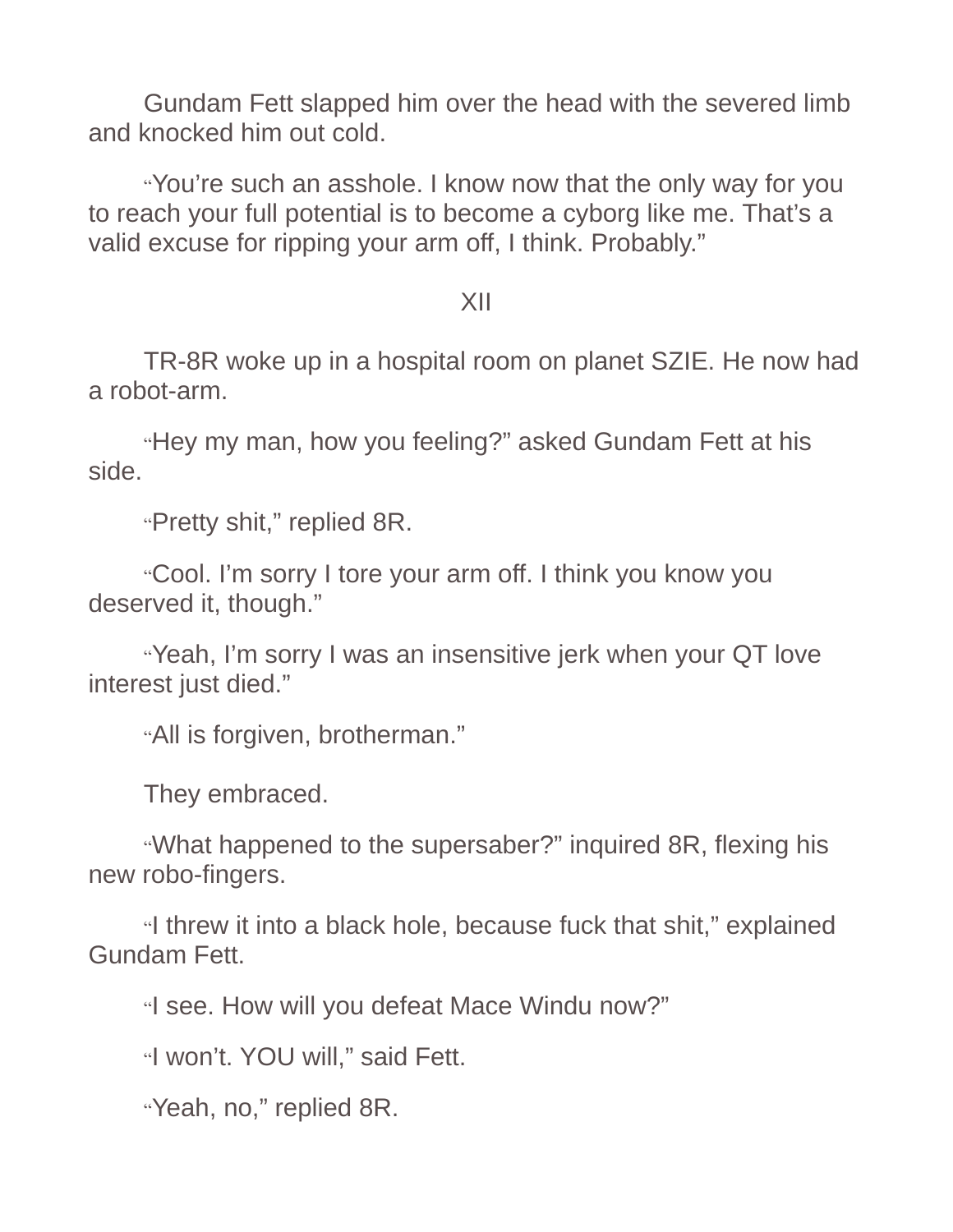"Yeah, yes," said Fett, "I'm going to train you. And with your new lightsaber-resistant arm, you'll beat the tar out of him."

"Okay, whatever."

"That's exactly the right attitude," said Fett, helping his clonebro to his feet.

The two clonebros began walking out of the hospital when SUDDENLY an explosion shook the building.

"Supreme Leader Snokes is firing Force Torpedoes at us!!!" screamed a space nurse.

"We've got to blow this popsicle stand!" yelled Fett.

"Why is this happening!?" asked 8R.

"I sent him a text calling him a pussy!" explained Gundam Fett, grabbing 8R and flying through the ceiling.

Above the building, Supreme Leader Snokes was flying in the air like Voldemort and dancing while casting Force torpedoes every which way.

"If he sees you with me, you'll never get to stick your dick in Captain Phasma," said Fett, hurling TR-8R through space.

"Yooooooooooooooooooooooo!" yelled 8R, flying out of the planet's atmosphere.

Supreme Leader Snokes turned to Gundam Fett.

"We meet again, Fett," he said.

"Fuck youuuuuuuuuuuuuuuuuu," yelled Fett, hurling a barrage of missiles at him.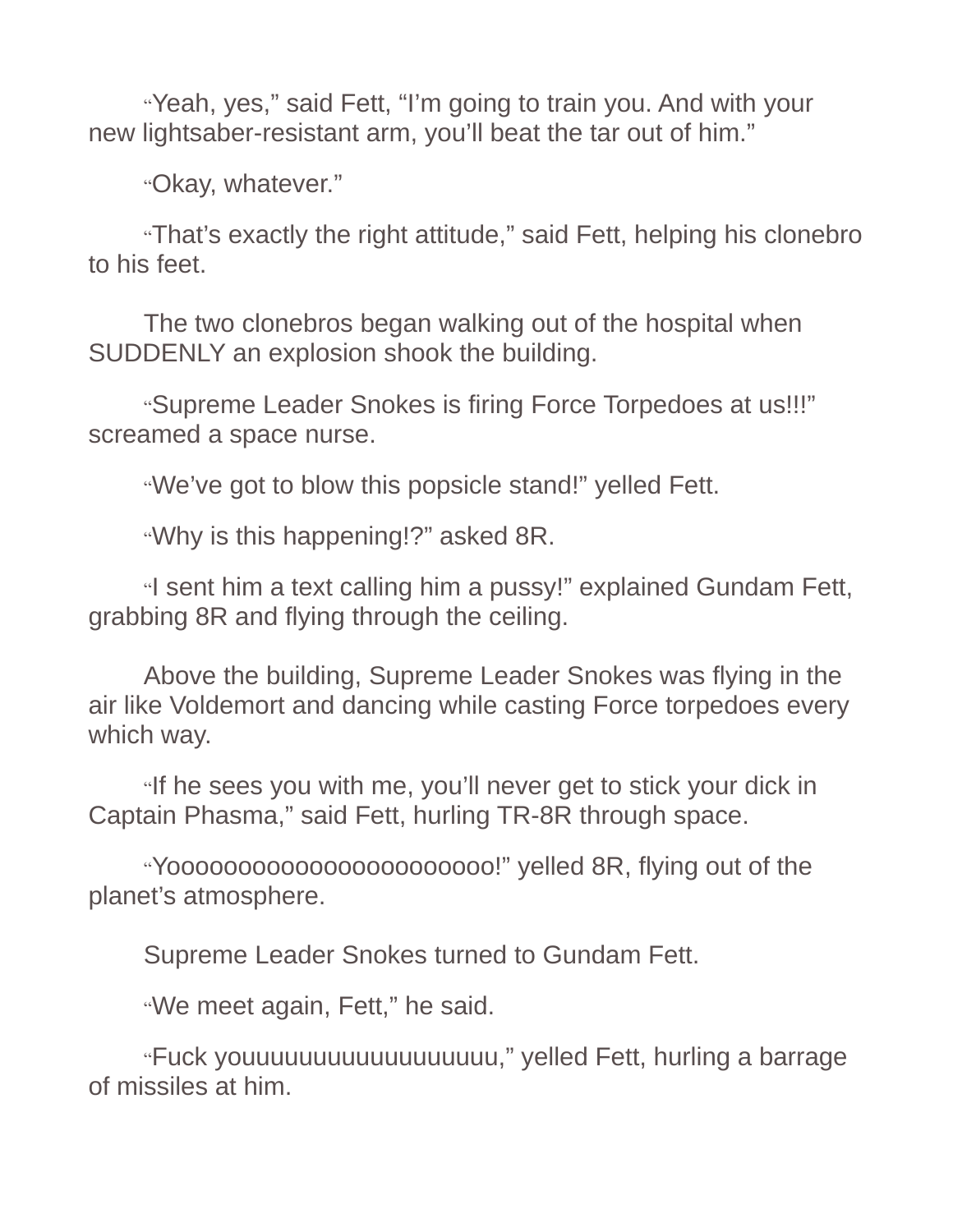"WAAAAAAAAAAAAAAAAAARHHHHHHHHH!!!" roared Snokes as he cast out a Force storm to block them. But Fett's missiles were lined with Anti-Force spray, and they pushed through it and exploded in his grill.

"NOoooooooooooooooooooooo!" he screamed as he fell down into the hospital.

"It's over, Snokes!" yelled Fett, "I have the high ground!" But then Snokes turned into a Force mole and buried under the ground.

"Oh no," said Gundam Fett, "If Supreme Mole Snokes drains the planet's core, he'll become unstoppable!"

"Our only hope is to work together," said Mace Windu, appearing at his side!

#### XIII

"You killed my father, you son of a bitch," said Gundam Fett as he punched Mace Windu across the sky.

Mace Windu did a bitchin' Force Flip and landed on top of a tree.

"NO, Boba. Your father killed HIMSELF. Cunt."

Gundam Fett landed below him and looked up, pointing his flamethrower which also fired ants directly at him. Fire ants.

"What are you talking about?" he demanded.

"Think about it, Boba! He knew his jetpack was fucked, and he still fired at me anyway, knowing that he'd be unable to escape me. Why would he do that? Why wouldn't he have surrendered?"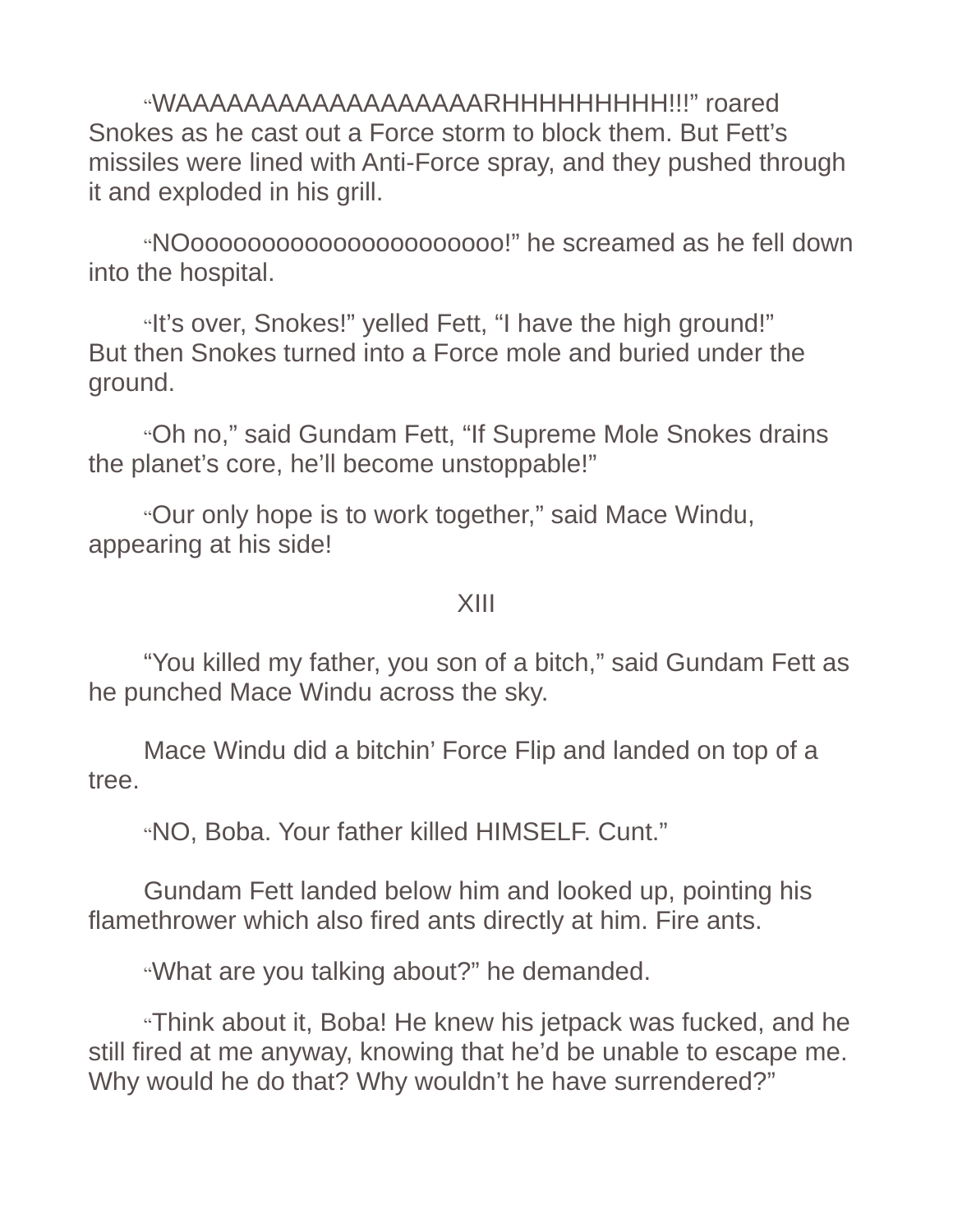"Because he knew you'd never let him live!" retorted Fett angrily, sending a jet of flaming ants at the tree.

Mace Windu flipped down and kicked Gundam Fett in the robot-dick.

"Listen to me, boy. He was entitled to a fair trial. I'm all about giving fair trials except to wrinkly-ass old Sith lords. You know it's true, you know my record."

It WAS true: Mace Windu had long been a fierce advocate of civil rights, even defending prisoners of war from unfair persecution.

"So the question remains, Boba- WHY did he shoot at me? Why did he WANT to die?"

"I DON'T KNOW, WHY?!" yelled Gundam Fett, angrily punching the ground so hard that it created a wave that sent Supreme Mole Snokes flying out into the open.

"Because he'd been poisoned, Fett. YOUR FATHER WAS ALREADY AS GOOD AS DEAD!" said Mace Windu as he backflipped through the air and slam-dunked his lightsaber into Supreme Mole Snokes's head.

### XIV

Supreme Mole Snokes was deader than shit. But surprise, it was actually just a Force-clone.

"It was just a Force-clone," said Windu, as the Mole vanished in a poof of electricity.

"Yeah, I know. So who poisoned my father?" demanded Gundam Fett.

Mace Windu looked at him as if he were a fucking idiot.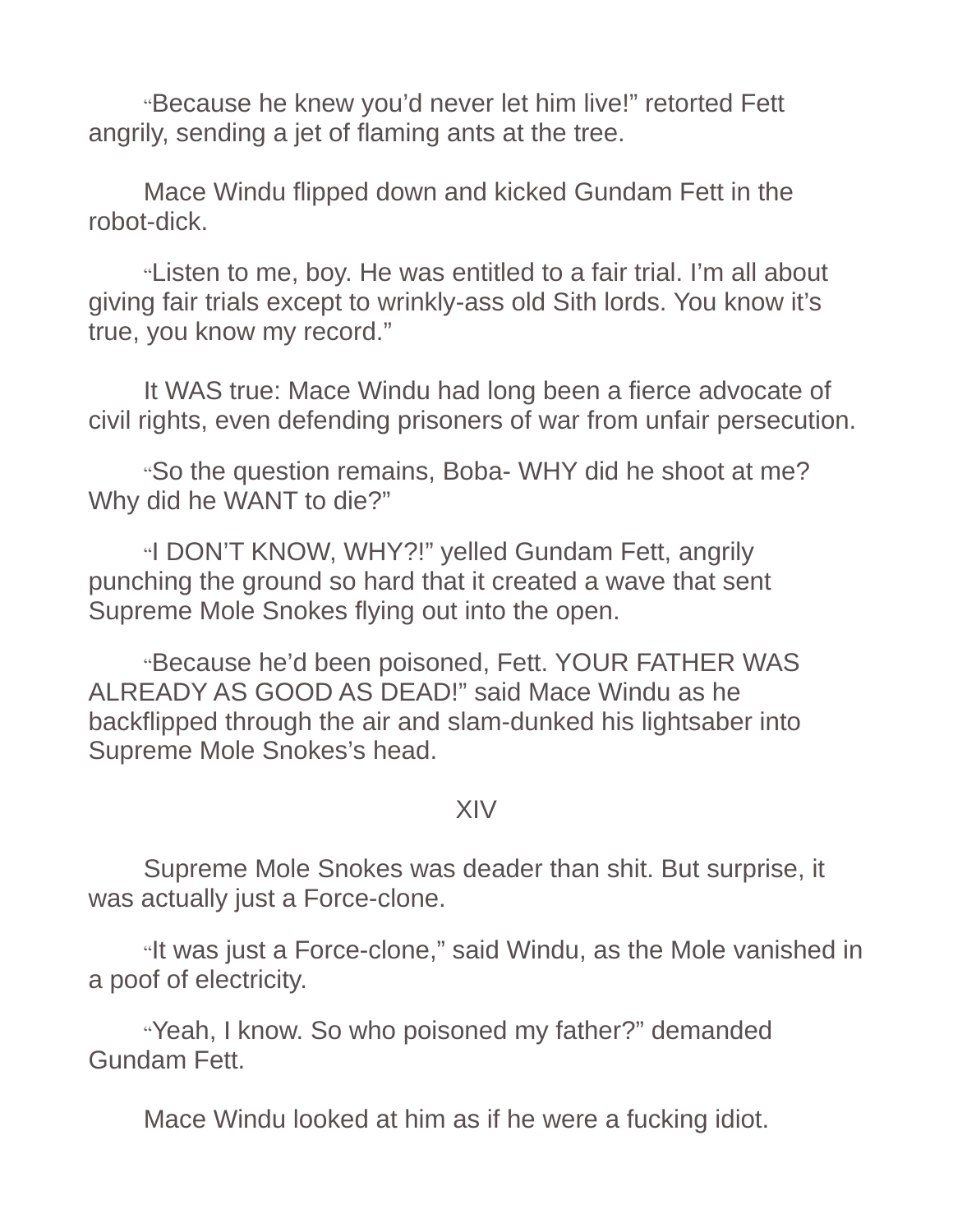"Isn't it obvious?" he asked.

"Kay asshole. If it were that obvious I wouldn't be asking you. A lot of people wanted my father dead."

"Yes, but only one of them could get close enough. Your father was poisoned by the very man he was guarding- Count Dooku. With the clones already in production, Jango Fett was nothing more than a loose end."

Shit, son.

"I could sense the poison in your father's veins. I believe he knew that as well. He pulled a Dumbledore."

"But why?" asked Fett.

"Isn't it obvious?"

"It'd be great if you could stop doing that."

"He knew that driven by your lust for revenge, you'd come to me. And that I would train you to become an unstoppable force of destruction that would destroy the Sith once and for all."

"That seems pretty convoluted."

"Look inside yourself. You know it's true."

"Sure, okay. So now what?"

"I will teach you to use the Force."

"That sounds hilarious."

"It will be. But first we must find your Padawan, TR-8R."

"He's more like an apprentice."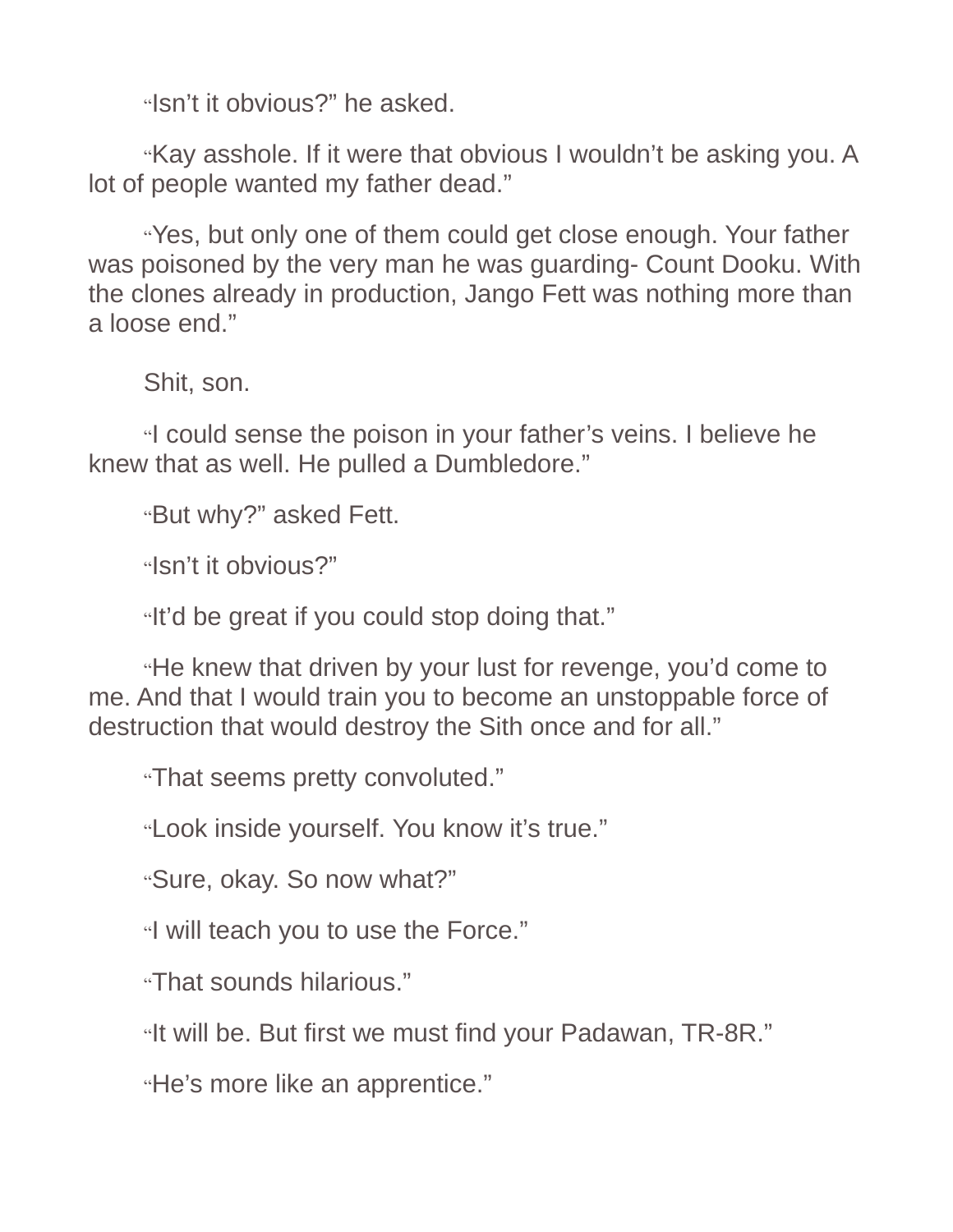"No, he's your Padawan, you're a Jedi now."

"No, I don't want to be a Jedi."

"You have to be."

" $N_0$ ."

"Okay."

Mace Windu and Gundam Fett flew through the Heavens, beginning their search to find 8R. While Fett wasn't looking, Mace slapped a bumper-sticker on his robot ass that said "JEDI".

### XV

"Where are we going, Windu?"

"We're going to Quilona VI, the home of the rattlesnake people. TR-8R is stranded there. I can sense it."

"Okay cool."

But then EMPEROR PALPATINE APPEARED.

"FETTTTTTTTTTTTTTT… IF YOU TURN TO THE DARK SIIIIIIIIIIIIDE, WE CAN BRING BACK THAT SMOKIN' HOT BABE THAT YOU WERE INTOOOOOOOOOO."

"Windu, I have bad news," said Gundam Fett as he cut off Mace Windu's arm with his Swiss Betrayal Knife.

"FUCK," yelled Windu as he used Force Disappear to disappear away in retreat.

"I'm on the Dark Side now," said Gundam Fett, as he caught Windu's lighrsaber.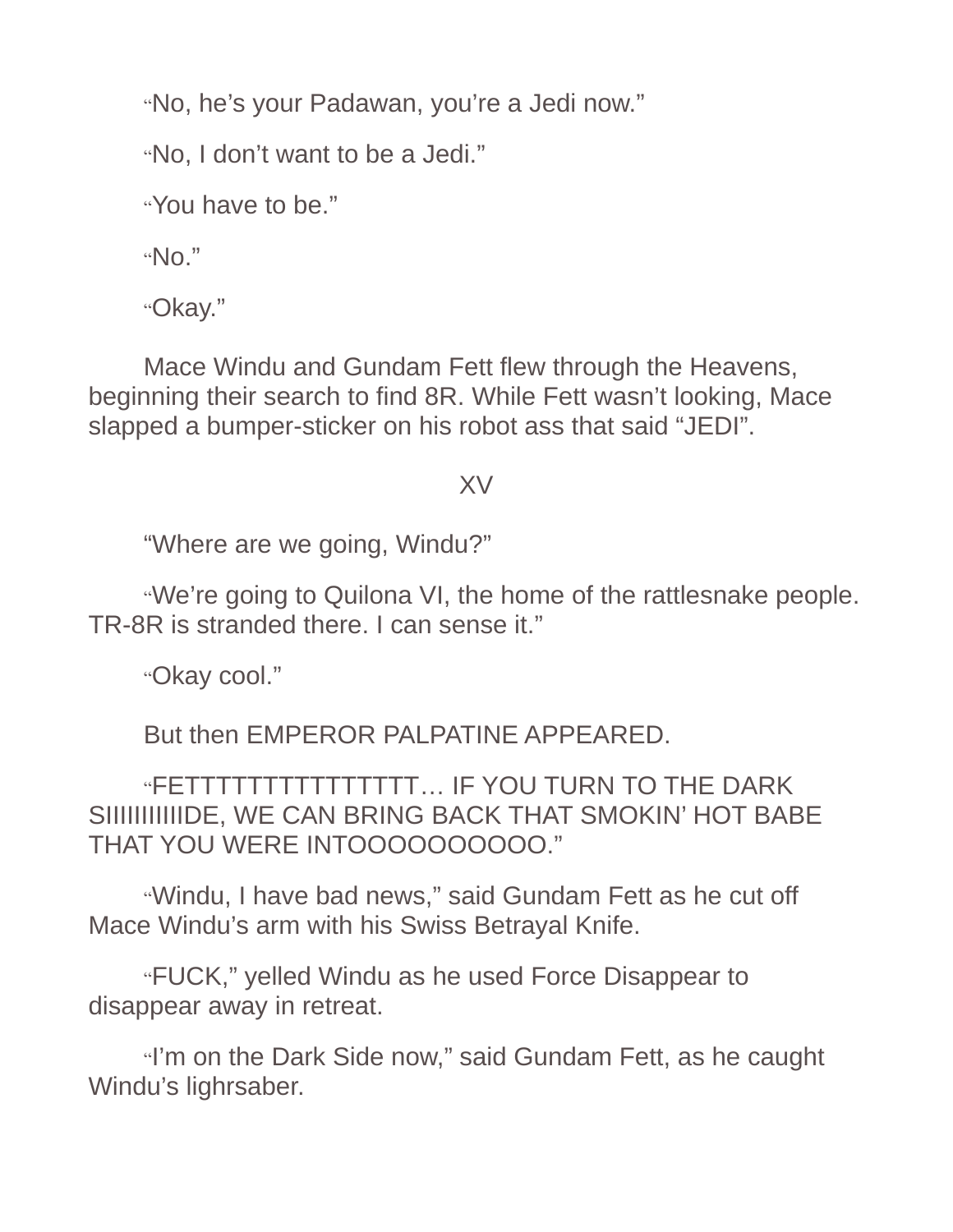"Good, gooooooooooood," said Palpatine, "Help me destroy Supreme Leader Snoke and I will bring back your girlfriend."

"Yeah, that's a good deal. The only problem is I can't use the Force and I just betrayed my Jedi Master."

"Yeah, but I'll be your master now."

"Then the problem is solved."

"I name you… DARTH GUNDOOM!!!" shrieked Supr-I mean Emperor Palpatine, as he cast Force Lightning every-which-way and danced around.

"UNLIMITED POW-AHHH!" laughed Darth Gundoom and he started shooting missiles at shit.

"Hey, I kind of have an apprentice, too. I was going to help him get laid," said Darth Gundoom.

"Gooood, goooooooooood! Bring him along! EVERYONE WILL GET LAID!" roared Palpatine, continuing to dance around, now raving with some glowsticks and levitating more glowsticks with the Force.

"We will bring the Order to its knees, and I will rule them aaaall!" laughed Palpatine, and they flew toward Quilona VI to fetch TR-8R.

When they arrived, they were spooked at how many rattlesnake people there were.

"I hate rattlesnake people. Stay on your guard, my young apprentice," said Palpatine.

But Darth Gundoom was already lighting everyone on fire.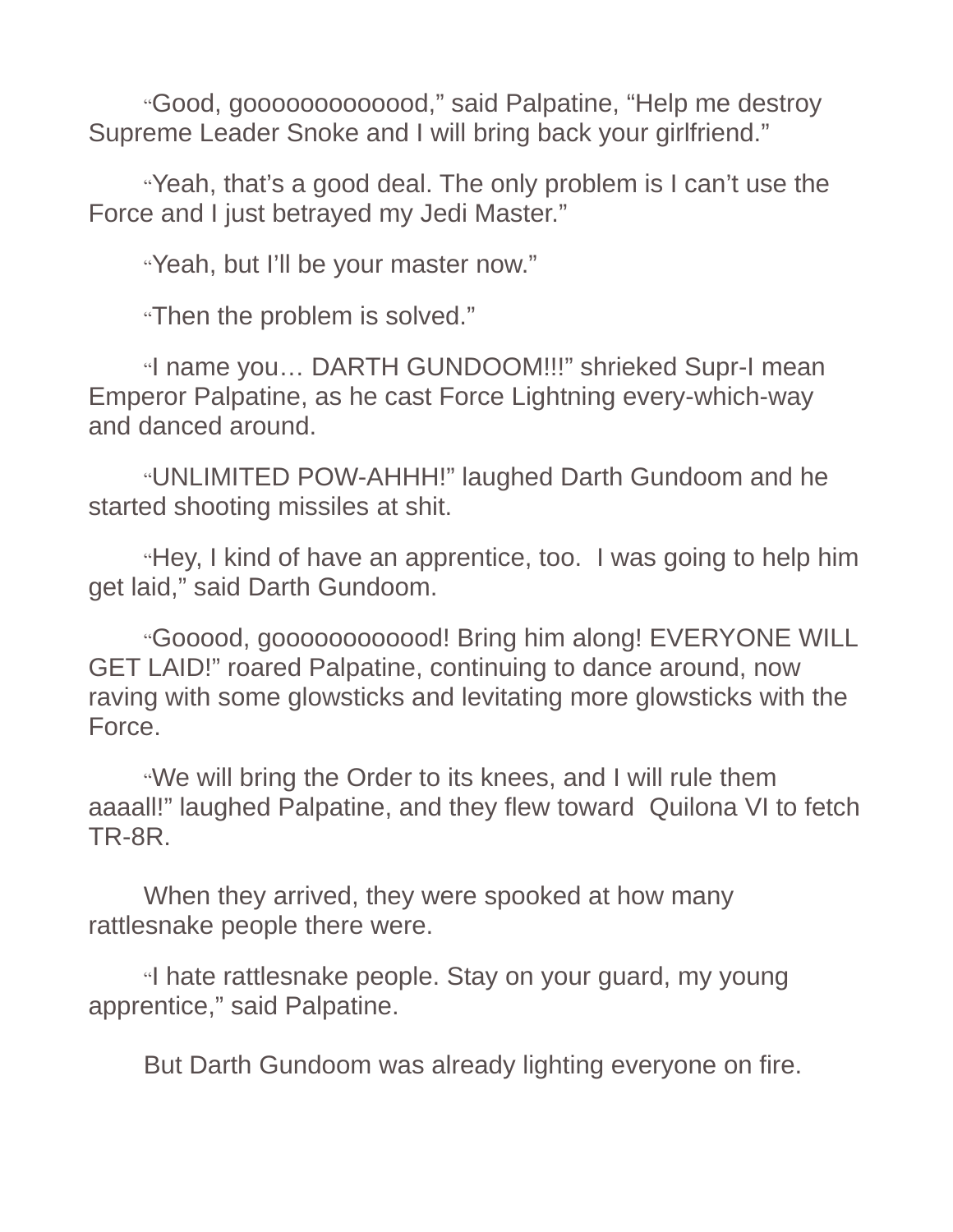"TALK! TALK! TELL ME WHERE THE TROOPER IS AND I'LL STOP LIGHTING YOU ALL ON FIRE!" he yelled.

Everyone was too busy dying to talk, but then TR-8R walked out of a cave.

"Hey, I'm over here!" he yelled.

"AHH, MY YOUNG APPRENTICE!" said Darth Gundoom, who had found a black cloak to wear.

"Why are you wearing that black cloak? And is that the Emperor?"

Darth Gundoom touched his shoulder and said "I'm a Sith Lord now."

"That's hilarious," replied 8R.

"Yeah, and we're going to take over the Order. Captain Phasma will be all over your dick then."

"Well, I have no objections to this plan. Just make sure you don't hurt her."

"We won't, 8R. We're planning a very quick takeover. We go in, we beat the shit out of Snoke, and then we just sit down in his chair, Riddick style."

"Okay. But what about Kylo Ren?"

"While Palpatine and I are fighting the Supreme Leader, it'll be up to YOU to defeat Kylo Ren."

"Well I don't like that at all."

"He's just a boy, 8R. You've had a decade of combatexperience."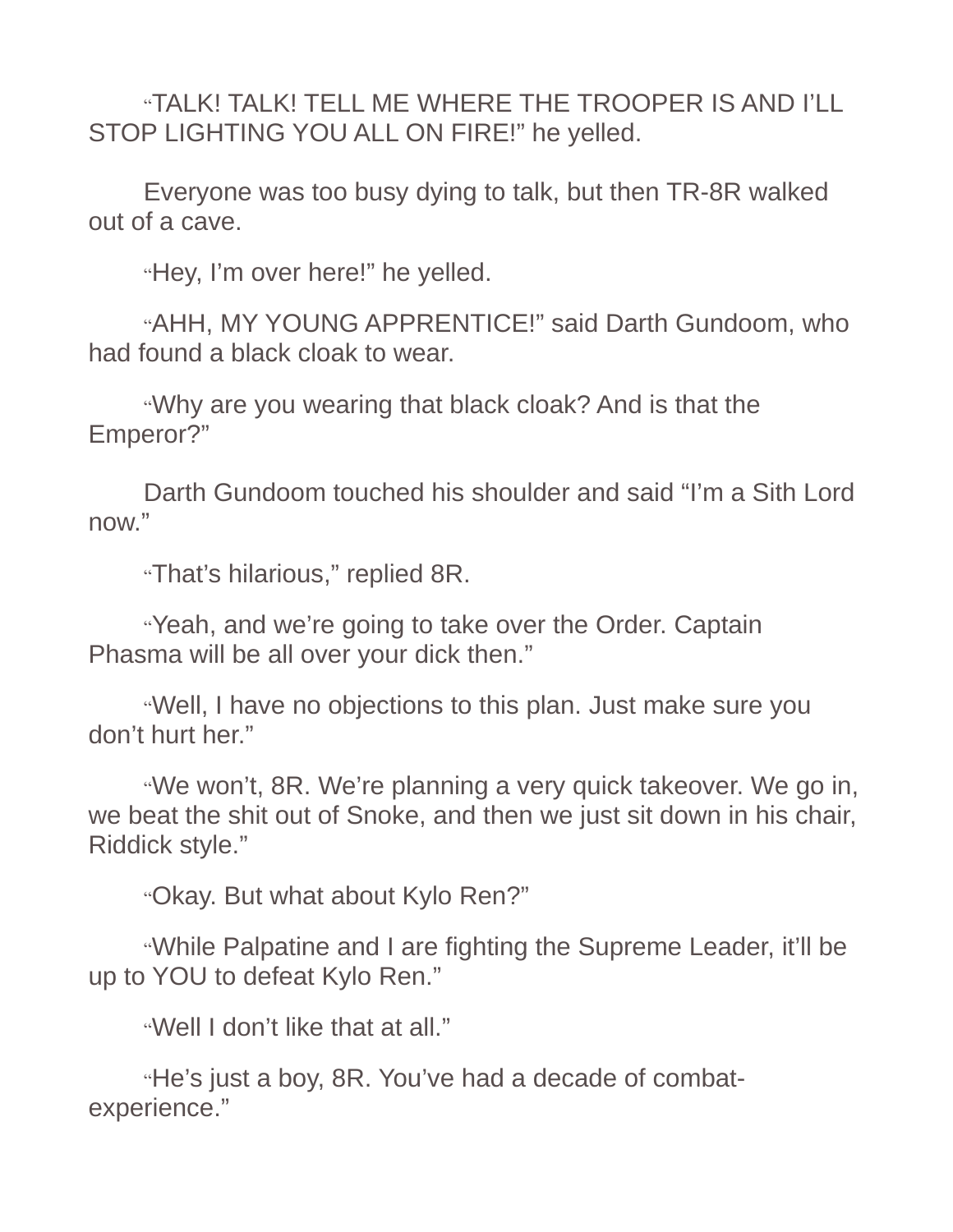"Okay, but he's also a powerful Force user and skilled with a lightsaber."

"Bro, bro. Palpatine will teach us how to use the Force. And lightsabers are bullshit, I'm going to get you some Mandalorian armor. Plus, I'm pretty sure you have your own lightsaber you bought, right?"

8R thought about it for a second. He remembered seeing Kylo's skill in battle- turning blaster fire right back on his enemies, effortlessly striking down multiple warriors single-handedly in closecombat. Then he thought about Captain Phasma, and how fit and toned she probably was under that armor. Jesus Christ.

"I'll do it. I will kill Kylo Ren."

"Calm the fuck down, 8R. You don't have to kill him. But you'll probably have to maim him. He can't be allowed to interfere, but he could be a valuable ally."

"Isn't there like, a rule of 2 or some shit with the Sith?"

"Yeah, but that's retarded. We're throwing it out," replied Gundoom.

"I learned my lesson," said Palpatine.

"How are you even alive, my lord?" questioned 8R.

"I fell down a chute. Big fucking deal," replied Palpatine.

"I guess that makes sense," said 8R, satisfied.

"Now, boys. Let's begin your training. After 3 short days, you both will be be able to do THIS!"

He chucked a lightningbolt at a rattlesnake man and they exploded.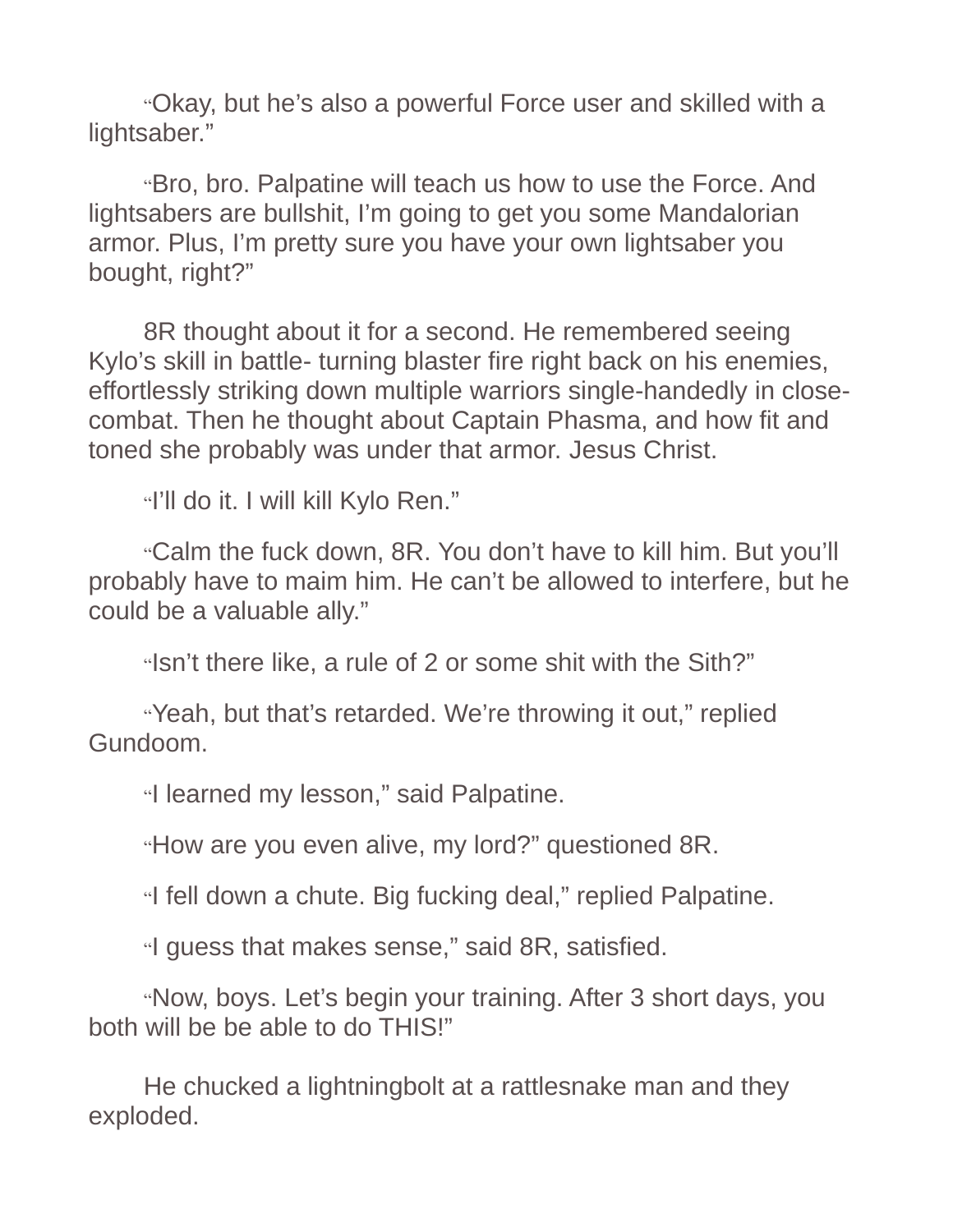"LMFAO" said Darth Gundoom.

"And THIS!" screamed Palpatine, as he flung his lightsaber and it flew into a rattlesnake person's back. He summoned it back to his hand and struck a pose.

Darth Gundoom and 8R clapped.

The Emperor bowed.

"Thank you! Thank you!" he boomed, "Now, let us begin…"

XVI

"Gooood, gooooooooooooooooooooooooooooooooooood!" cackled Palpatine as Gundoom and 8R sparred with their bitchin' sweet lightsabers.

"You're pretty good, 8R," said Gundoom, parrying a swing from his clone brotha.

"Thanks fam, it's probably in my genes or something."

The Emperor clapped his wrinklyass hands together.

"That's enough for today, boys! Dinner's ready!"

He took out some rattlesnake people's limbs which had been cooked by Darth Gundoom's flamethrower.

"Thanks dad!" said Darth Gundoom, like a fucking idiot 1st grader, "O-oops!… Sorry…"

"No… no, it's okay… you can call me dad…"

Darth Gundoom's robot-eyes filled with robot-tears. Long had he been searching for a father figure since the death of Jango Fett.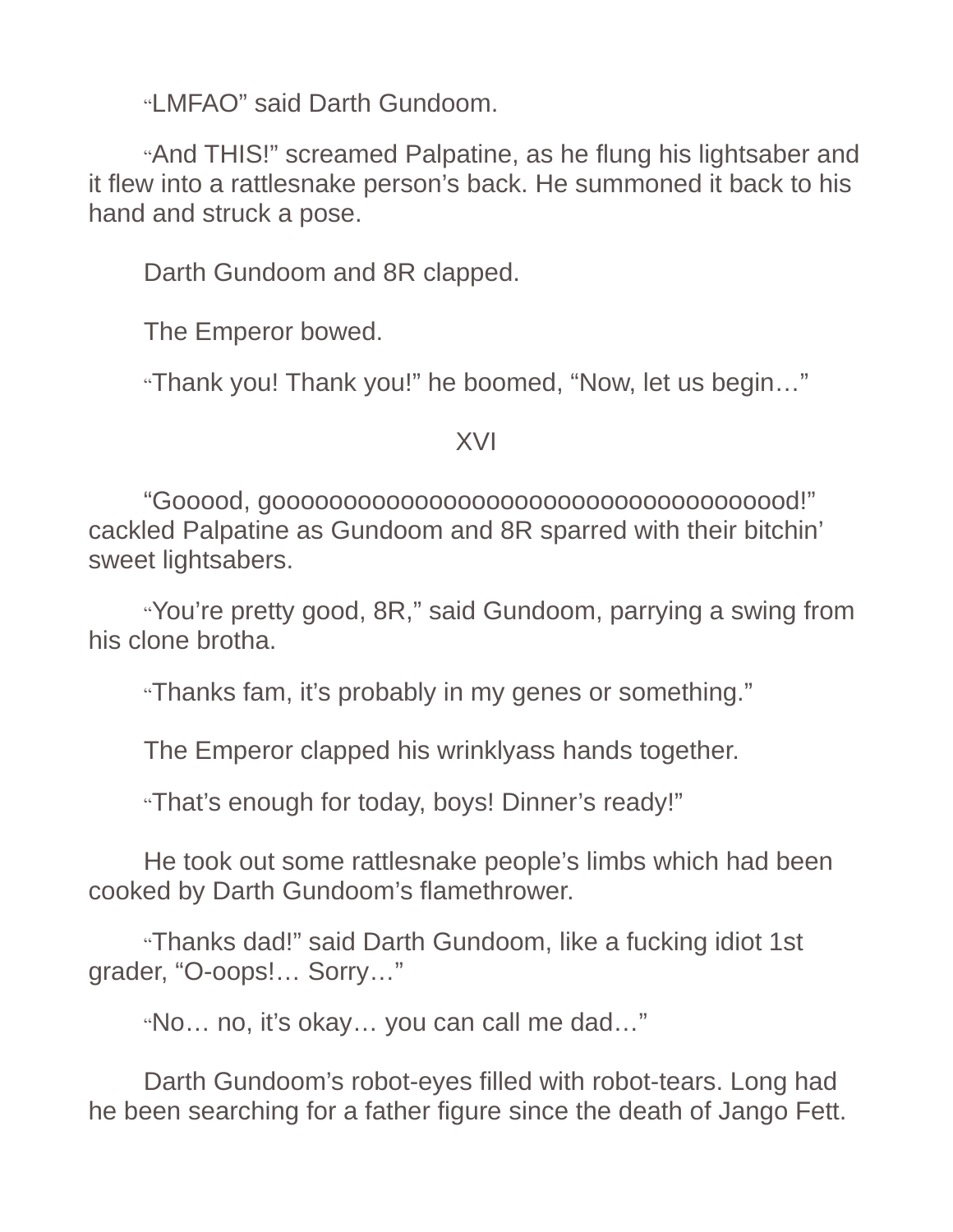"Okay… dad! :)" he said cheerfully.

"I hate to break this up guys, but Mace Windu's here."

"I'M HERE, MOTHERFUCKERS," roared Mace Windu, flashing his new robot-arm which was actually a lightsaber. And he had another one. So he was like, dual-wielding them.

"I'll take care of this, boys. Go. Run. I'll meet you at the base of the Order, and we'll complete our plan!"

"Yeah okay," said 8R.

"But DAD!" cried Darth Gundoom.

"DON'T ARGUE WITH ME, BOY. ONLY I CAN DEFEAT MACE WINDU AT HIS CURRENT POWER LEVEL," roared Palpatine as he launched a Force-tornado at Mace Windu.

But Mace Windu summoned a Force-monsoon and knocked it away.

"You'll have to do better than that, Sith bitch," he said smug as shit.

Palpatine turned into a Force dragon.

"GOOOOOOOOOOOOOOO!" he roared as he blew Gundoom and 8R away with a gust of Force-wind lmao. He then turned to Mace Windu and breathed Force-fire, but Mace Windu had turned into a Force-dinosaur and began wrestling with him!

"DO YOU THINK DAD WILL BE OKAY?!" asked Gundoom as he and his clonebro flew through the sky.

"1, he's not your dad and 2, yeah, I think he'll be freaking fine, I'm pretty sure he's immortal or some shit. I'm more worried about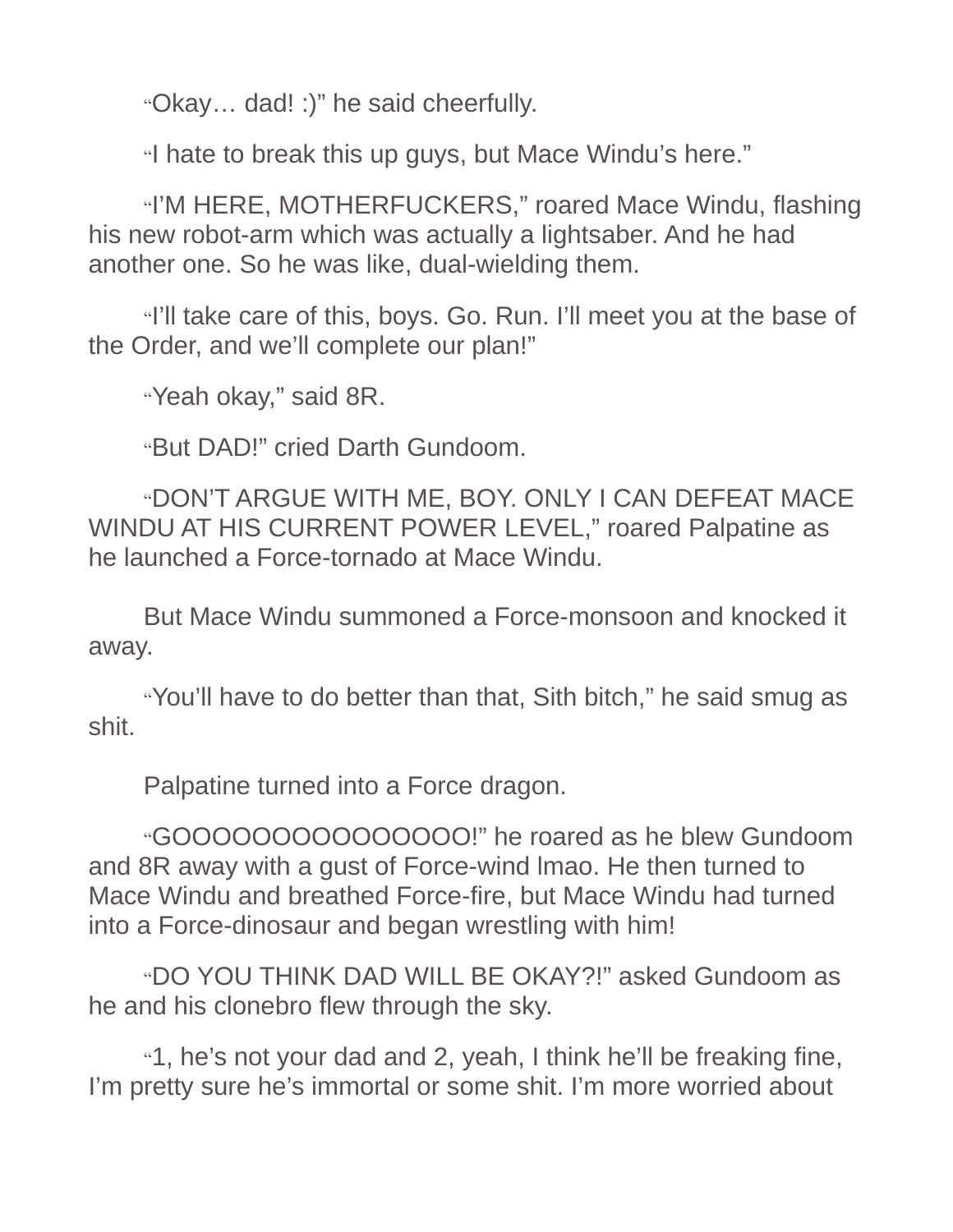us," replied 8R, "What are we supposed to do when we get to the Order's base? What if we're found before he can catch up with us?"

"Then we play it cool," responded Gundoom, "And by that, I mean we just start blowing shit up."

"Yeah, okay," said 8R, satisfied. Not.

"I'll handle Snoke by myself. You deal with Kylo Ren," said Gundoom.

"And the army of stormtroopers?" demanded 8R, "What are we going to do about them?"

"Isn't it obvious?" asked Darth Gundoom.

"Not in the slightest," replied 8R, tired of this shit.

"We call in some back-up," said Darth Gundoom mysteriously.

"Great," said 8R, "Well, TO BE CONTINUED I GUESS."

## XVII

"Okay, so who's the backup?" asked 8R.

"Yeah, I called the Resistance lmao," said Gundoom.

"Okay, why did you think that was a good idea?" Gundo- okay forget it, one second.

"By the way, 8R. Please, just call me Gundam Fett."

"You don't want to be Darth Gundoom anymore?"

"No."

How's that for character development?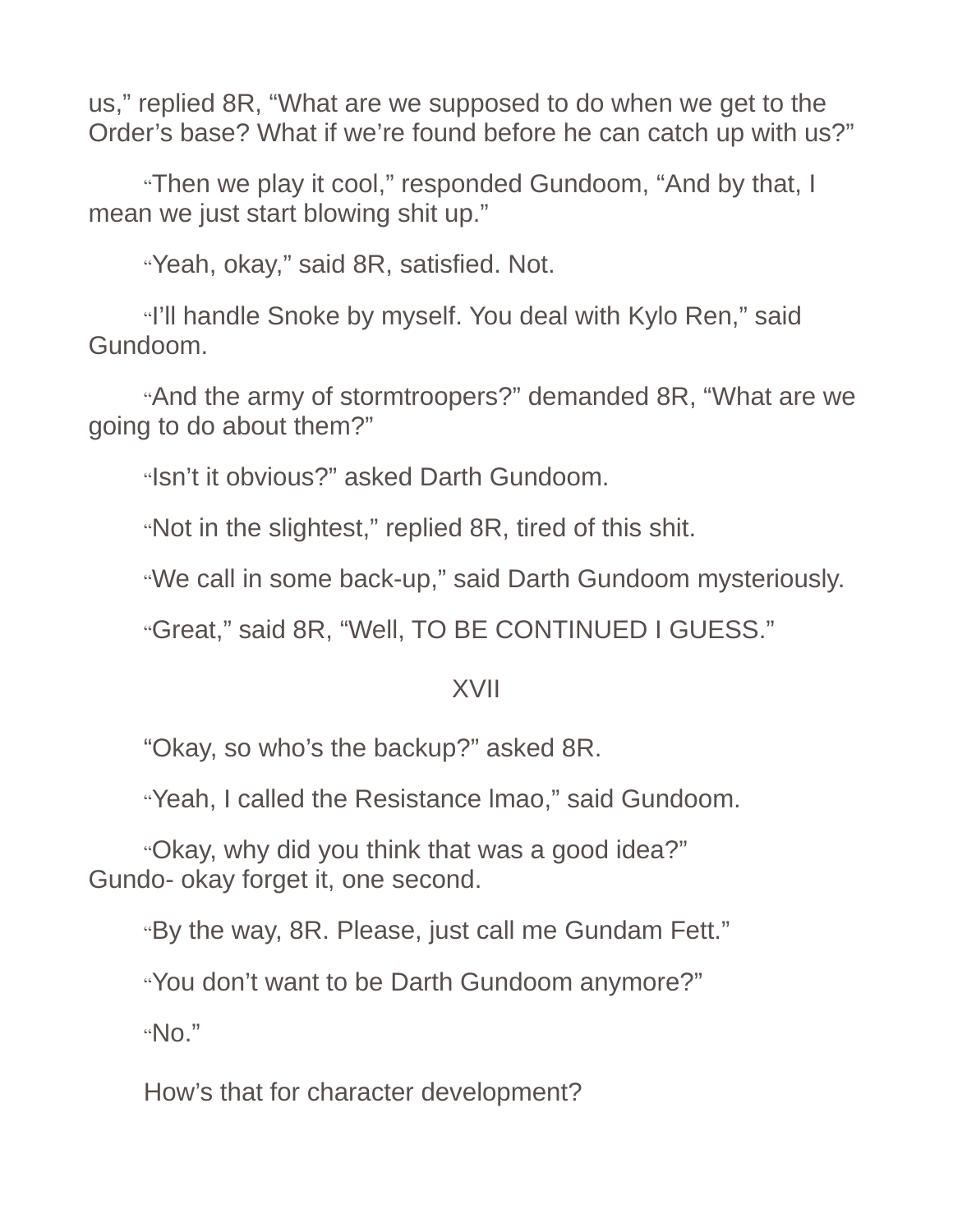"I called the Resistance so while they and the stormtroopers are all killing each other, we can deal with the Sith."

"Okay, I guess? But whoever wins is still going to want to kill us. Your plan relies on every single Resistance fighter and every single stormtrooper all killing each other."

Gundam Fett wasn't amused.

"No, jackoff. The Resistance now thinks we're on their side. All we have to do is let them do their thing. As long as they beat the stormtroopers, we're golden."

"And if all the stormtroopers are dead, then we're not even going to have an Order to rule over."

"Oh god you're right, everything is fucked. Okay wait… I have an idea."

Gundam Fett pulled out his phone and made 2 calls.

"I gave the Resistance a new address, and then I told Snoke to meet us for a showdown LOL."

"How do you have everyone's phone number?"

"I'm Boba Fett."

"That's not-"

"WAIT. Do you smell that?"

"THAT'S RIGHT, MOTHA FUCKAS."

Mace Windu jumped out of a comet and kicked Gundam Fett right in the crotch."

Fett fell over and meditated on where everything went wrong.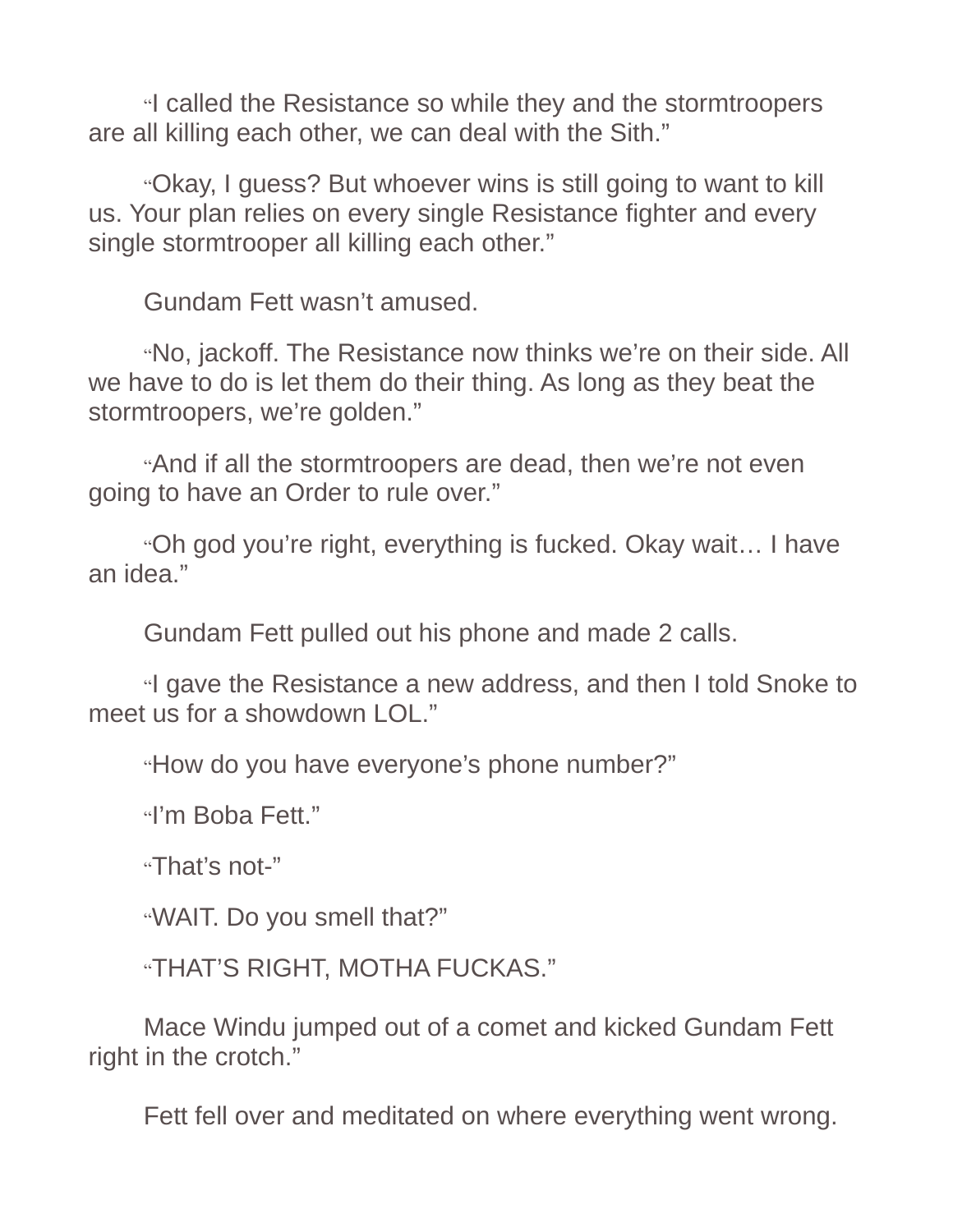"It's just you and me now, stormtrooper," laughed Mace Windu.

"So, you killed Palpatine."

"Of course I killed Palpatine, he's a punk bitch. I'm Mace Windu," announced Mace Windu.

"Want to be friends?" asked 8R.

"Yeah, let's go," said Mace, and they took hands and flew away.

"TRAITORRRRRRRRRRRRRRRRRRRRRRRRRRRRRRRRR R!!!!!!!!!!!!" roared Gundam Fett, shaking his fists and firing missiles all over the damn place.

"Sorry Fett, you just need to get your shit together," said 8R as he and the Jedi Master disappeared into teh sky.

Gundam Fett was truly alone. No qt gf, no apprentice, nothing.

This was his element, where he was at his best. He basked in the loneliness for a moment and felt his bounty-hunter instincts kick back in. He knew what he had to do.

"I'm going to assassinate literally everyone" he said to himself.

"Starting with… SUPREME LEADER SNOKE."

## XVIII

"Jesus Christ I can't believe it's already been 18 parts," said TR-8R.

"Did you say something?" asked Mace Windu.

"No, probably not."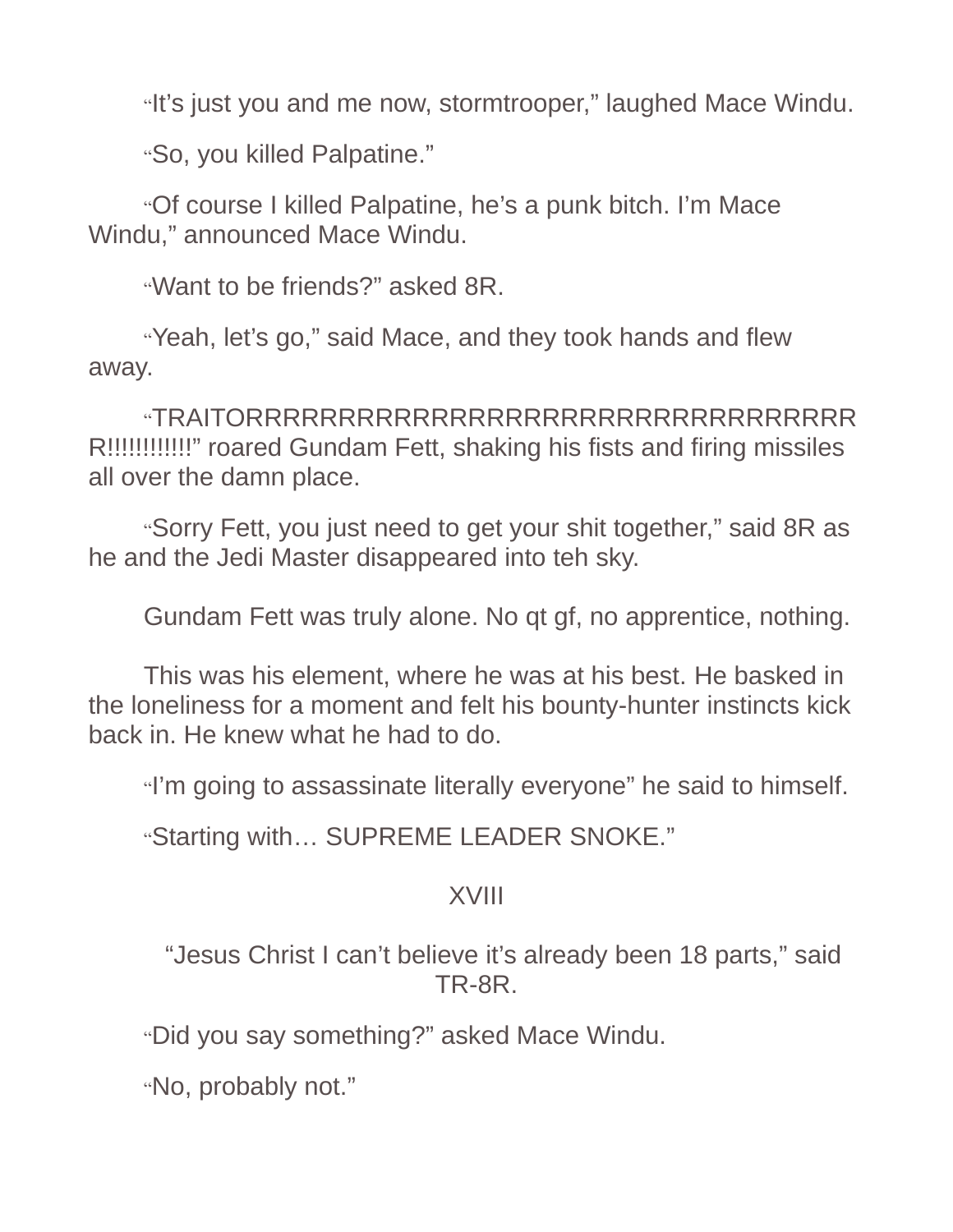The two friends skipped through a meadow, not a care in the world.

"What do you think Fett's doing right now?" asked 8R.

"He's trying to assassinate Supreme Leader Snoke," replied Mace wisely.

"What makes you think that?" asked 8R.

"I'm watching him in my telescope lol. Here, look."

8R took the telescope and peered through at the neighboring planet.

"Oh."

Gundam Fett was creeping up on the Order base with a sniper rifle.

"Why's he doing that?" asked 8R.

"He's probably pissed that no-one loves him," replied Mace Windu sadly.

"But that's wrong. I love him. He's my brother :(" said 8R.

"Then why don't you tell him that?" said Mace, handing him a megaphone.

"FETT! FEEEEEEEEEEEEEETTTTTTTTTTTTT!" yelled 8R. Fett looked up, and so did everyone else on the planet.

"YOU DON'T HAVE TO DO THIS!" SAID 8R LOUD AS HELL. Captain Phasma took out a megaphone and shouted back at him.

"TR-8R, WHAT ARE YOU DOING OVER THERE?"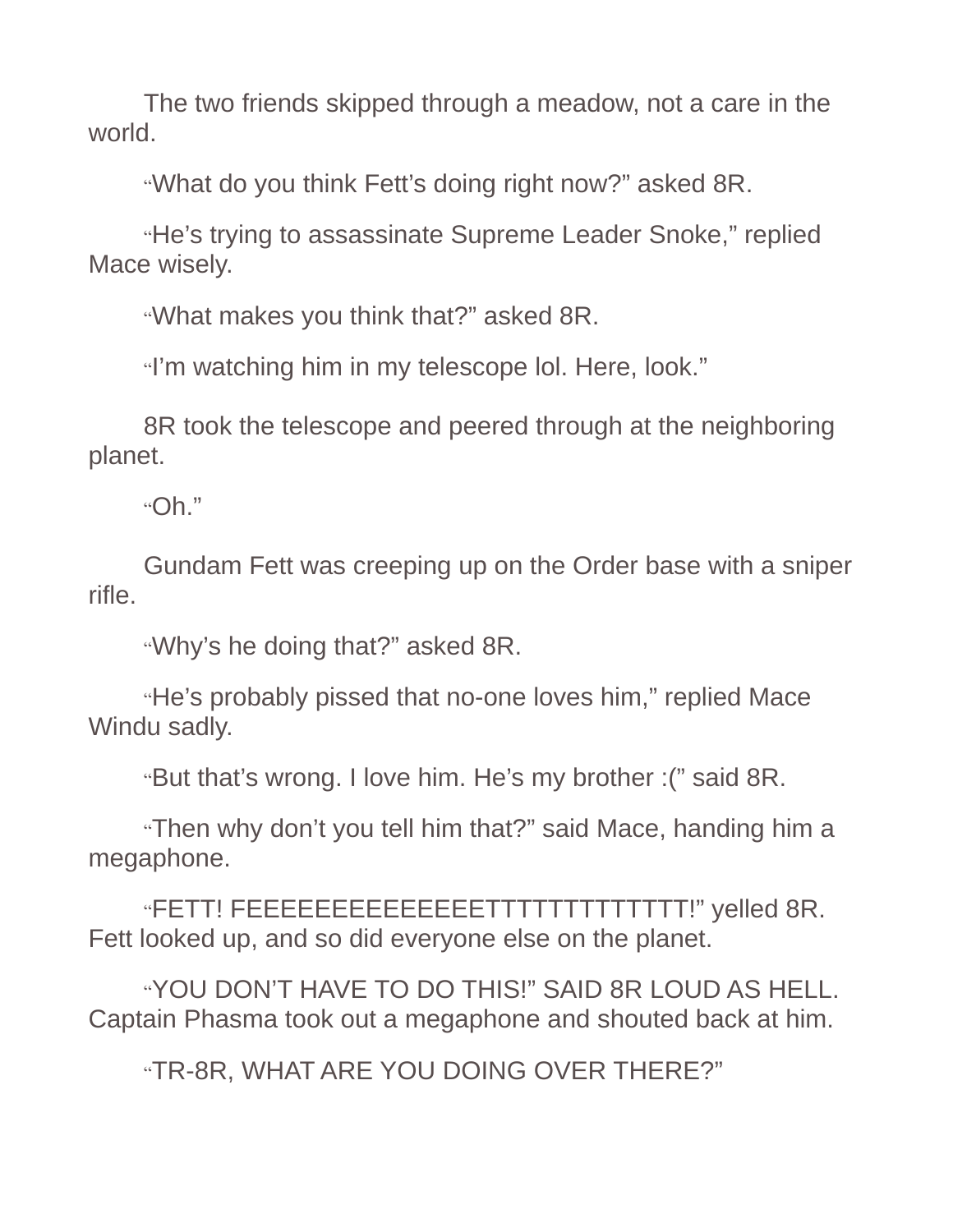"I'M SORRY CAPTAIN, BUT RIGHT NOW I'M TALKING TO MY BROTHER!" said 8R.

Captain Phasma nodded and handed the megaphone to Gundam Fett, who started crying into it.

"B-BUT I'M SAD! PALPATINE WAS LIKE A DAD TO ME AND FUCKING MACE WINDU KILLED HIM! AND- AND HE SAID HE WAS GOING TO TEACH ME HOW TO RESURRECT THE DEAD SO I COULD BRING BACK THAT HOT MANDALORIAN CHICK!"

"I can still teach you that, my son," said PALPATINE WTF?! yooooooooo.

Gundam Fett turned around to see his elderly evil Sithdad standing with his arms outstretched. WITH ARMS WIDE **OPENNNNNNNNN** 

"YOU'RE ALIVE?!" said literally everyone.

"Yeah, of course I am. I can resurrect the dead, so I resurrected myself lmao."

Mace Windu nodded in acknowledgement. He may not be able to ever kill the old fuck, but at least he knew he was the superior swordsman.

"So what do you say we kill Supreme Leader Snoke… together? :)" said Palpatine.

"OK dad!" said Gundam Fett and they started moving toward Supreme Leader Snoke's chair. Kylo Ren and Captain Phasma jumped in their way.

8R spoke up again,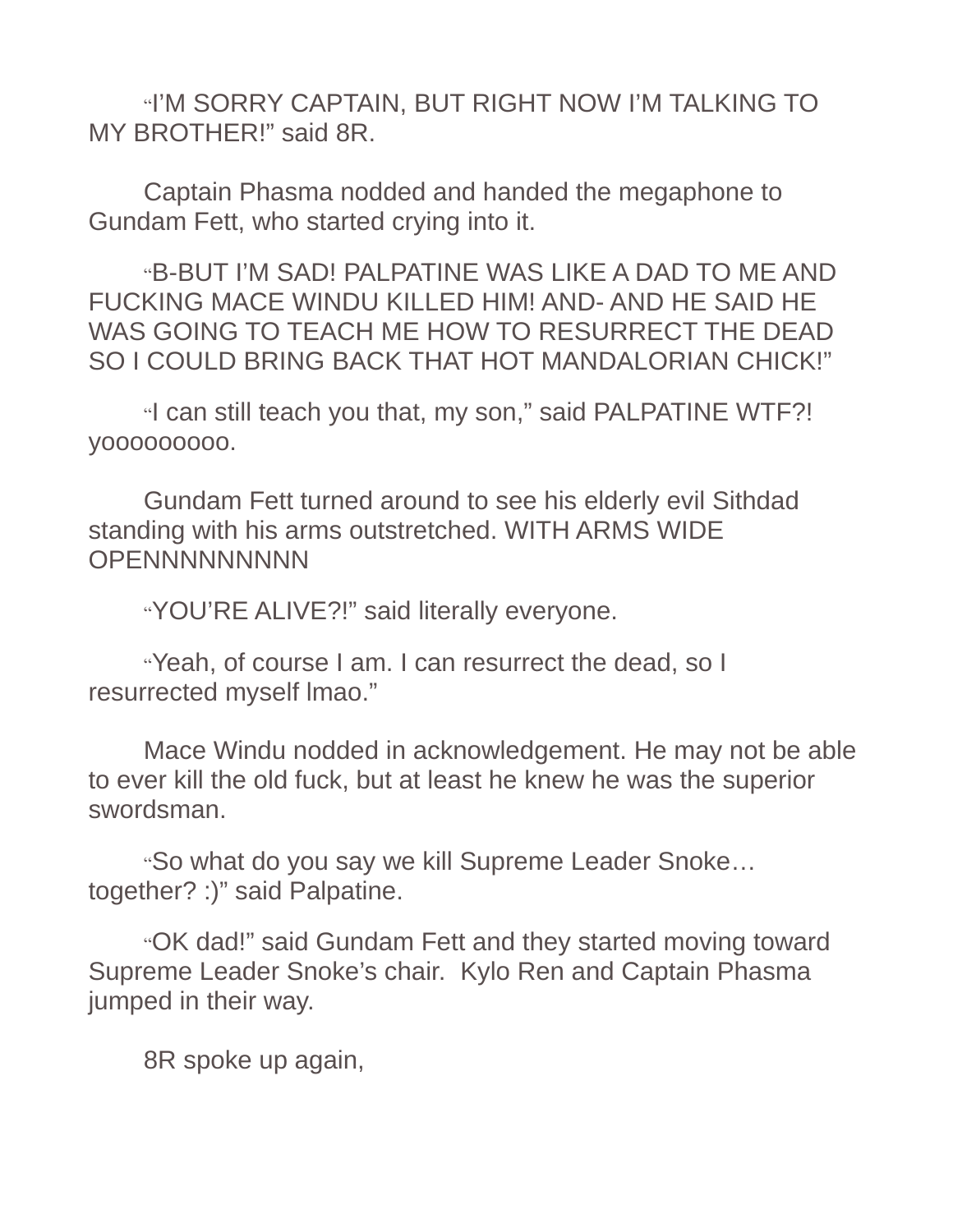"HEY PHASMA, I'M KIND OF IN LOVE WITH YOU, CAN YOU NOT FIGHT THEM CUZ LIKE, I DON'T WANT YOU TO DIE?"

Captain Phasma grabbed the megaphone from Gundam Fett,

"TR-8R, YOU KNOW I CAN'T DO THAT. MY ALLEGIANCE IS TO THE ORDER."

TR-8R turned to Windu.

"Mace, what do I do?"

Mace Windu always knew what to do when it came to women. If 8R was going to get some sweet, sweet Phasma pussy, he couldn't interfere with her defending the Supreme Leader. So it was up to Mace goddamn Windu to make sure that everyone would get laid.

Mace Force-jumped at Phasma and Force-pushed her out of the way. Then he Force-flipped and did a Force-kick at Kylo Ren, and then Force-flipped again toward Phasma and Force-kicked her gun out of her hand and started doing some light Force-Karate at her.

8R knew what he was doing: ACTING so he could rush in and save Phasma. What a fuckin' guy, that Mace Windu. He stole a jetpack from a nearby merchant and boosted onto the planet.

Meanwhile, Gundam and Palpatine started punching the shit out of Snoke. He couldn't get his lightsaber because he was too busy being punched.

"NOOOOOOOOO THIS IS BULLSHITTTTTTTTTTT" he said, beginning to die.

"MY LORD!" yelled Kylo Ren, as he rushed toward them.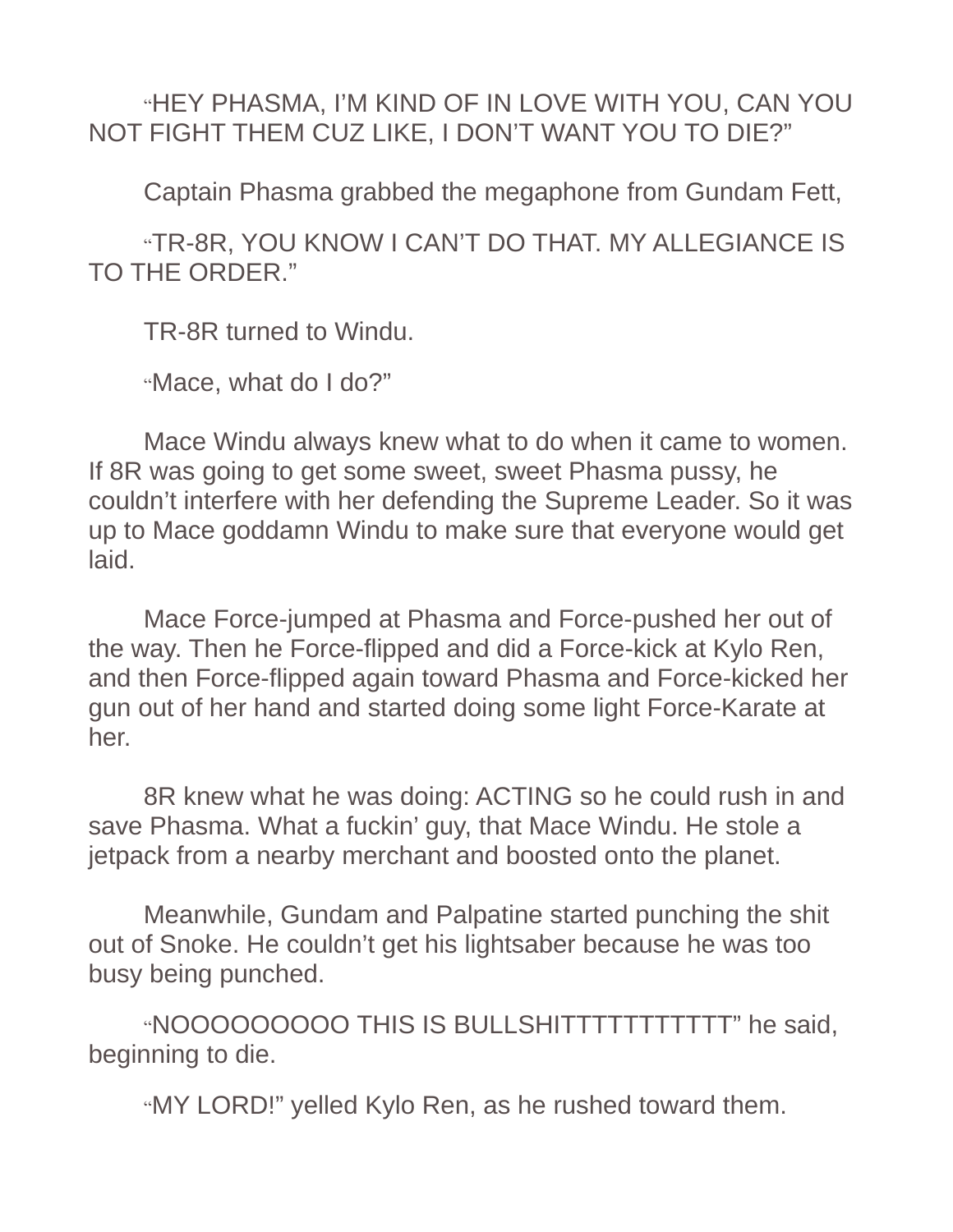BUT HOLY SHIT, MANDALORIAN CHICK OUT OF NOWHERE-

She grabbed Kylo Ren and put him in a rear naked choke hold. Go the fuck to sleep, Ren.

Gundam Fett got butterflies in his stomach and a semi-hard on. God damn she was hot.

"You're ALVIE?!" he gasped.

"Yeah duh, I was just faking it," she laughed, placing Kylo on the ground.

"But why?!" he demanded. This dame had put him through a rollercoaster of emotions worse that Kingda-fucking Ka.

"I realized I was messing with your head, and that if you were going to have any hope at all of finishing your mission, that I'd need to be out of the picture. I just didn't realize how much fucking weird shit was going to happen."

"I-I love you," said Fett.

"I know."

Fett turned to 8R, who was fake-fighting Mace Windu.

"Did you get that reference, 8R? She's so fucking sassy, Jesus Christ I love her so much I'd genocide a fucking planet for her."

"I'm really happy for you, man," replied 8R as he lightly punched Windu in the head.

"OH NO, I AM DEFEATED!" cried Mace as he fell over. Phasma wasn't buying this shit for a fucking second.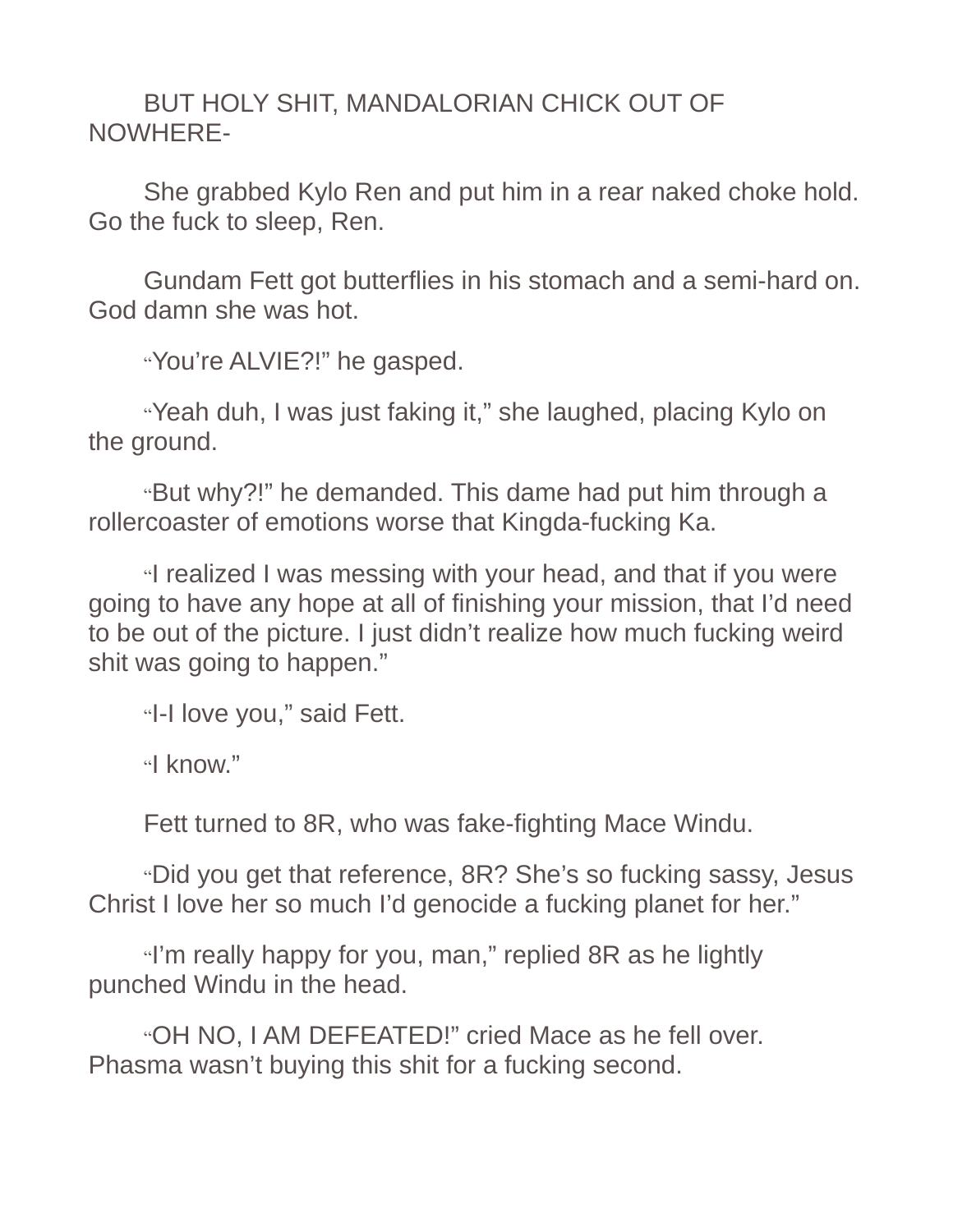"That's some pitiful acting. TR-8R, I realize that you have feelings for me, but as long as the Order-"

"GUYS, LOOK, SNOPE DIED FROM THE BEATING WE GAVE HIM!" laughed Palpatine.

Phasma grabbed 8R and pulled him close to her, flipping off her helmet. He did the same, and the two shared their first, passionate kiss.

"OOOOOOOOOOOOOOOOOOOOOOOOOOOOOOOOOOO O!" teased Fett.

"They're going at it tonight," said Mandalorian Chick, "Hey, speaking of which, what do you have going on down there?"

"I, uh, installed a vibrating mech-cock," said Gundam Fett, moving toward his grl.

"Oooooooookay, let's get going Mace," said Palpatine, lifting the Jedi to his feet.

"What does this mean for the Order? For all of us?" asked Phasma.

"Uh, let's all just chill the fuck out and stop killing each other," said Mace Windu.

"Agreed, I'm just happy Snoke is dead lol. He was a cunt." said Palpatine.

AND SO, THE LONG WAR BETWEEN THE SITH AND THE JEDI WAS FINALLY OVER. CAPTAIN PHASMA CONTINUED LEADING THE STORMTROOPERS ON MISSIONS TO BRING FOOD AND WATER TO SHITHOLE PLANETS, BRINGING TR-8R WITH HER WHEREVER SHE WENT. GUNDAM FETT AND MANDALORIAN CHICK BANGED THE LIVING FUCK OUT OF